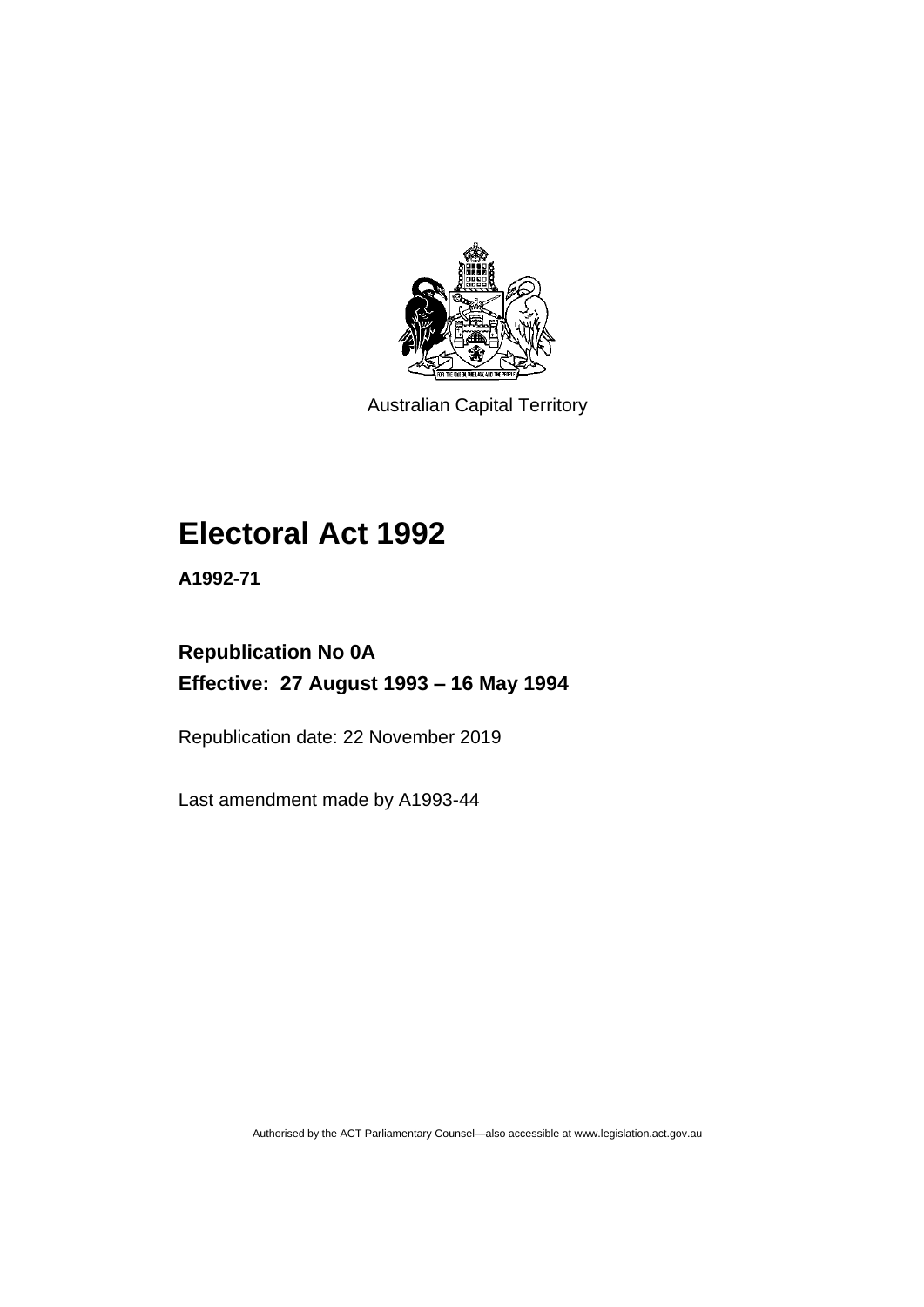## **About this republication**

## **The republished law**

This is a republication of the *Electoral Act 1992* effective from 27 August 1993 to 16 May 1994.

#### **Kinds of republications**

The Parliamentary Counsel's Office prepares 2 kinds of republications of ACT laws (see the ACT legislation register at www.legislation.act.gov.au):

- authorised republications to which the *Legislation Act 2001* applies
- unauthorised republications.

The status of this republication appears on the bottom of each page.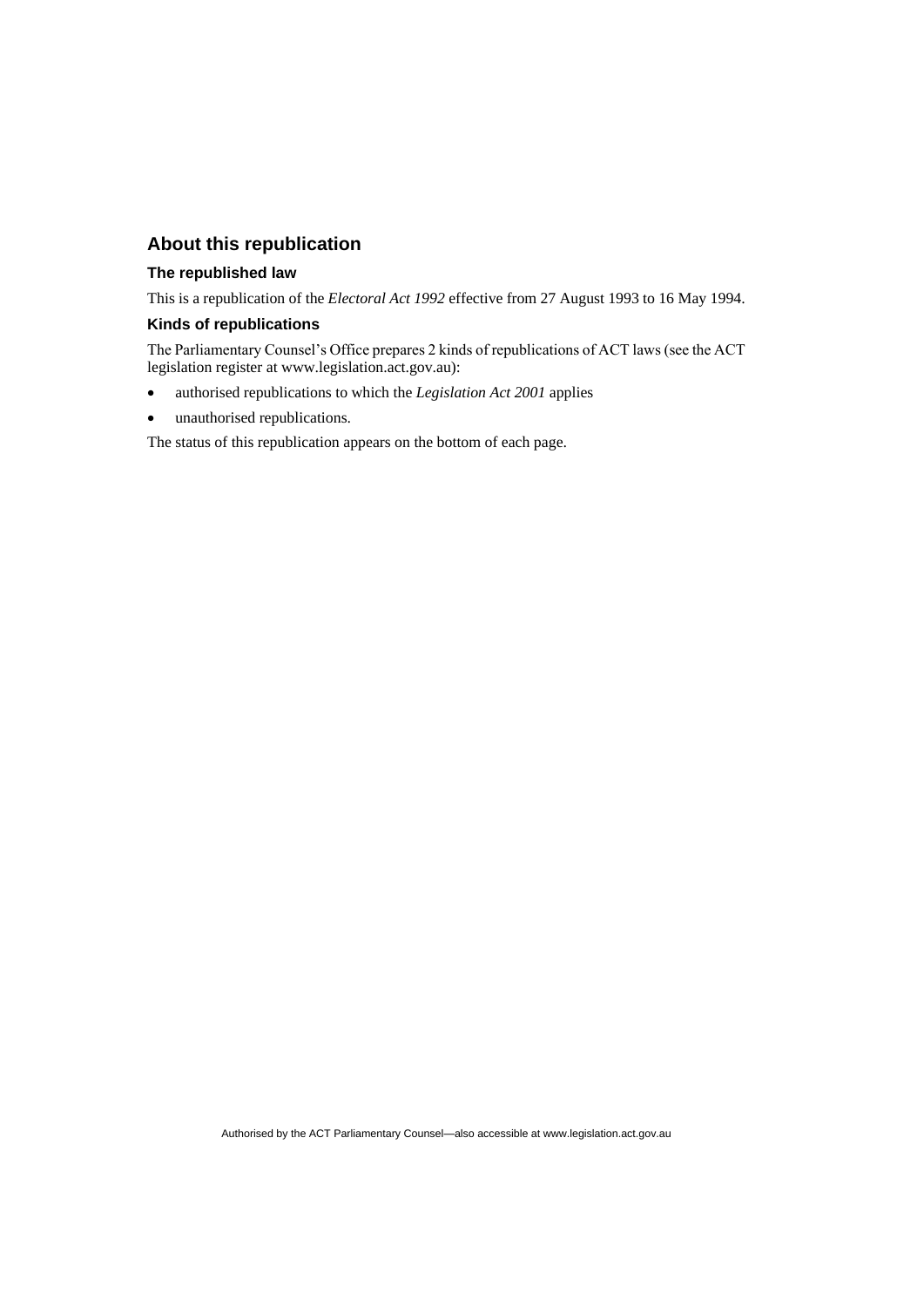

Australian Capital Territory

## **ELECTORAL ACT 1992**

*As at 27 August 1993*

## **TABLE OF PROVISIONS**

#### Section

### PART I—PRELIMINARY

- 1. Short title
- 2. Commencement
- 3. Interpretation

#### PART II—AUSTRALIAN CAPITAL TERRITORY ELECTORAL COMMISSION

#### *Division 1—Establishment, functions and powers*

- 5. Establishment
- 6. Constitution
- 7. Electoral matters
- 8. Powers
- 9. Annual report

#### *Division 2—Members*

- 10. Interpretation
- 11. Appointment
- 12. Tenure and conditions
- 13. Remuneration and allowances
- 14. Leave of absence
- 15. Resignation
- 16. Appointment suspension or termination
- 17. Acting members

#### *Division 3—Meetings*

- 18. Procedure
- 19. Disclosure of interests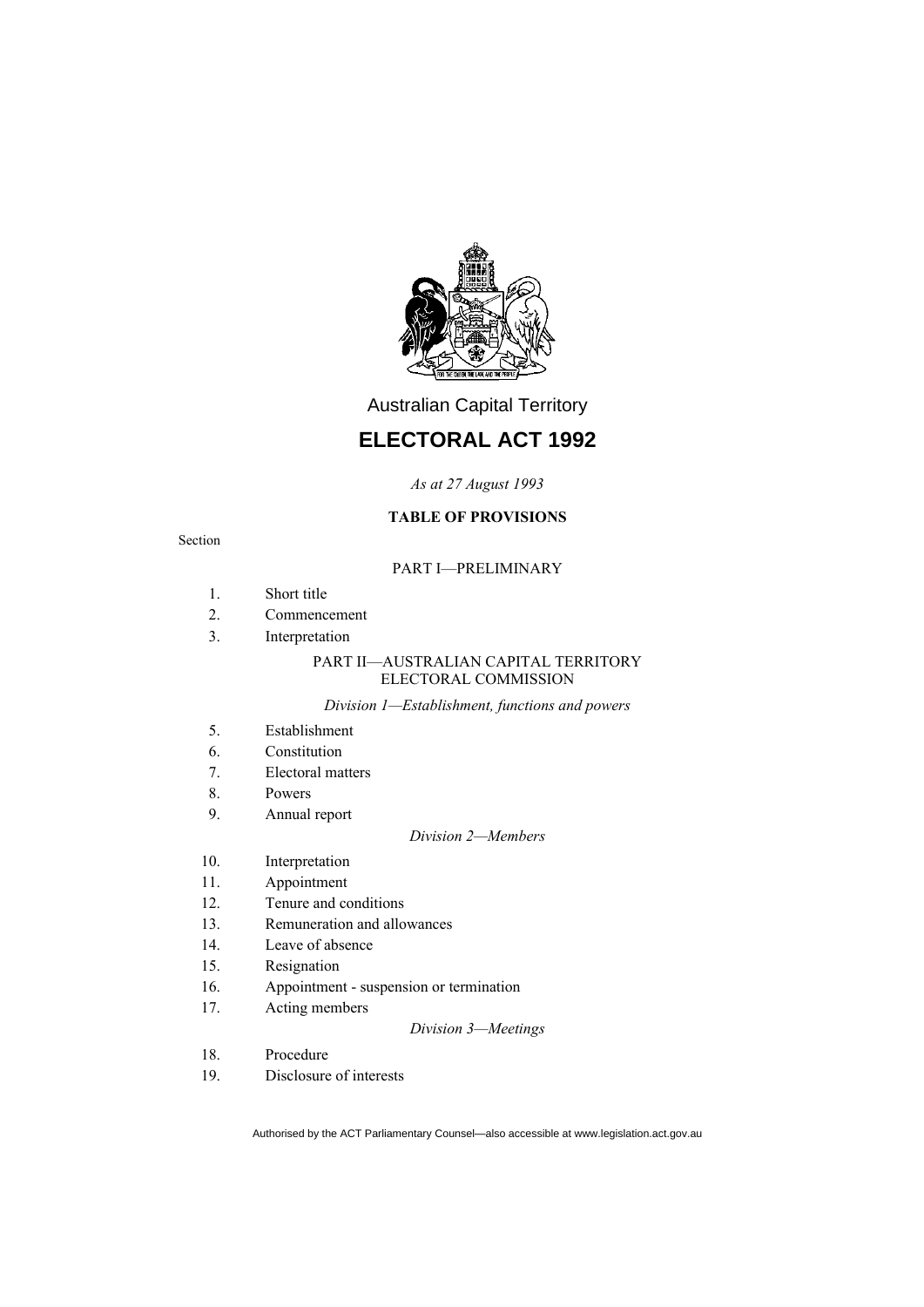#### iv *Electoral Act 1992*

## **TABLE OF PROVISIONS**—continued

Section

## PART III—ELECTORAL COMMISSIONER

- 20. Appointment
- 21. Functions and powers
- 22. Tenure and conditions
- 23. Remuneration and allowances
- 24. Leave of absence
- 25. Resignation
- 26. Appointment suspension or termination
- 27. Acting Electoral Commissioner

#### PART IV—ELECTORATES

- 28. Multi-member electorates
- 29. Redistribution of electorates
- 30. Factors relevant to redistribution
- 31. Timing of redistributions
- 32. Redistribution Committees
- 33. Meetings of Redistribution Committee
- 34. Suggestions regarding redistribution
- 35. Outline of proposal
- 36. Proposed redistribution
- 37. Publication of proposal
- 38. Dissolution of Redistribution Committee
- 39. Objections
- 40. Augmented Commission
- 41. Meetings of augmented Commission
- 42. Investigation of objections
- 43. Redistribution—proposal by augmented Commission
- 44. Publication of augmented Commission's proposal
- 45. Objections to augmented Commission's proposal
- 46. Report by augmented Commission and public announcement
- 47. Report to Legislative Assembly

#### PART V—MISCELLANEOUS

- 48. Head of Administration to provide assistance etc.
- 49. Decisions under Part IV final
- 50. Validity not affected
- 51. Improper influence
- 52. Regulations
- 53. Amendment of *Administrative Decisions (Judicial Review) Act 1989*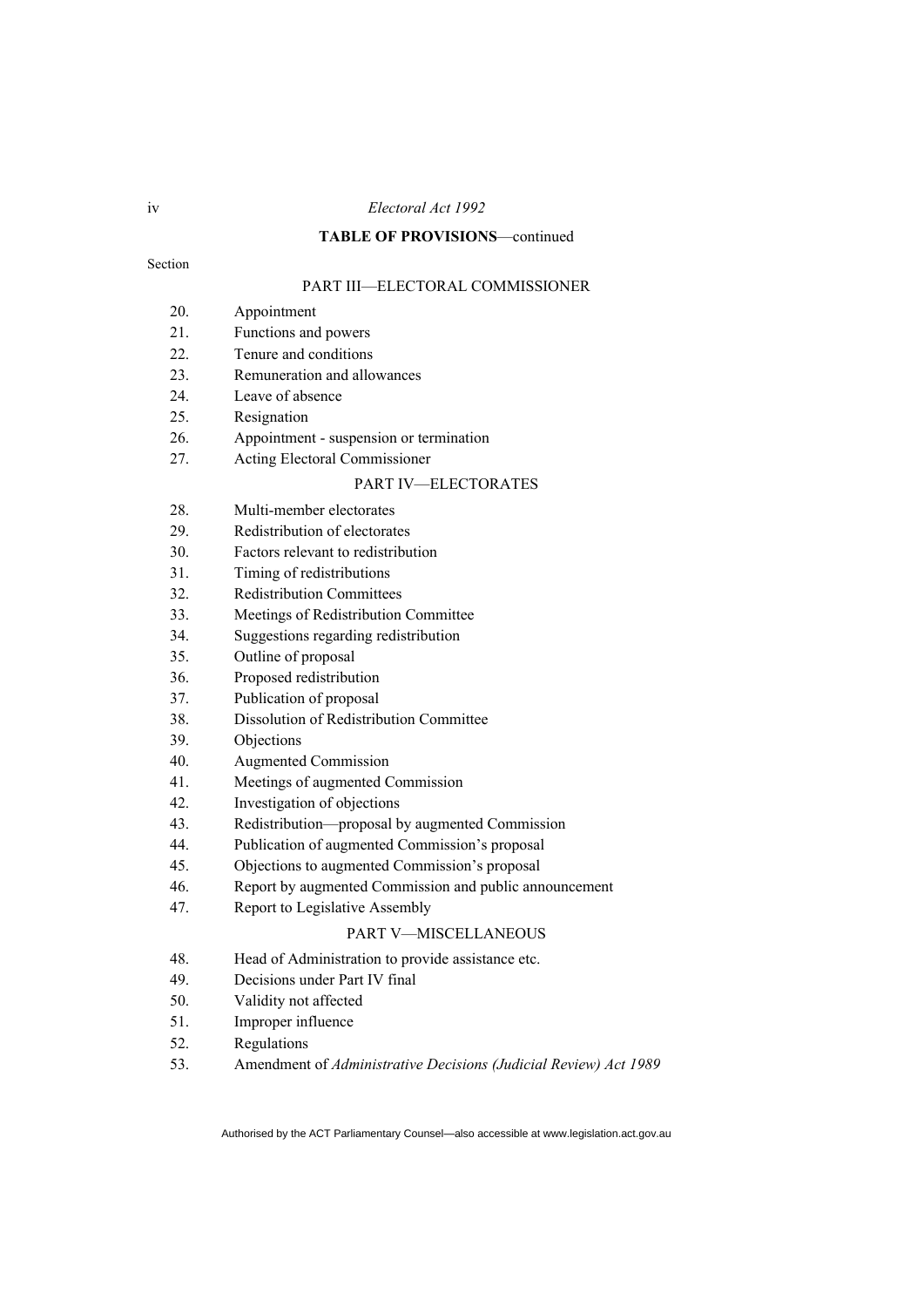

## Australian Capital Territory

## **ELECTORAL ACT 1992**

An Act to establish the Australian Capital Territory Electoral Commission, to provide for the appointment of the Electoral Commissioner, to provide for electorates and for related purposes

## **PREAMBLE**

**1.** On 15 February 1992 a referendum was held to enable the electors of the Territory to choose which of 2 voting systems is to be used at future elections for the Legislative Assembly.

**2.** The electors chose the proportional representation (Hare-Clark) system as outlined in the Referendum Options Description Sheet set out in Schedule 3 to the *Australian Capital Territory (Electoral) Act 1988* of the Commonwealth.

**3.** The electoral system chosen by the electors includes the system of rotation of the positions of candidates' names on ballot papers known as the Robson Rotation.

**4.** The Legislative Assembly wishes to enact legislation to implement the electoral system chosen by the electors as soon as it is convenient to do so.

**5.** To facilitate the implementation of that electoral system, the Legislative Assembly wishes to enact legislation to establish the offices and procedures necessary to enable the Territory to be divided into electorates.

The Legislative Assembly for the Australian Capital Territory therefore enacts as follows: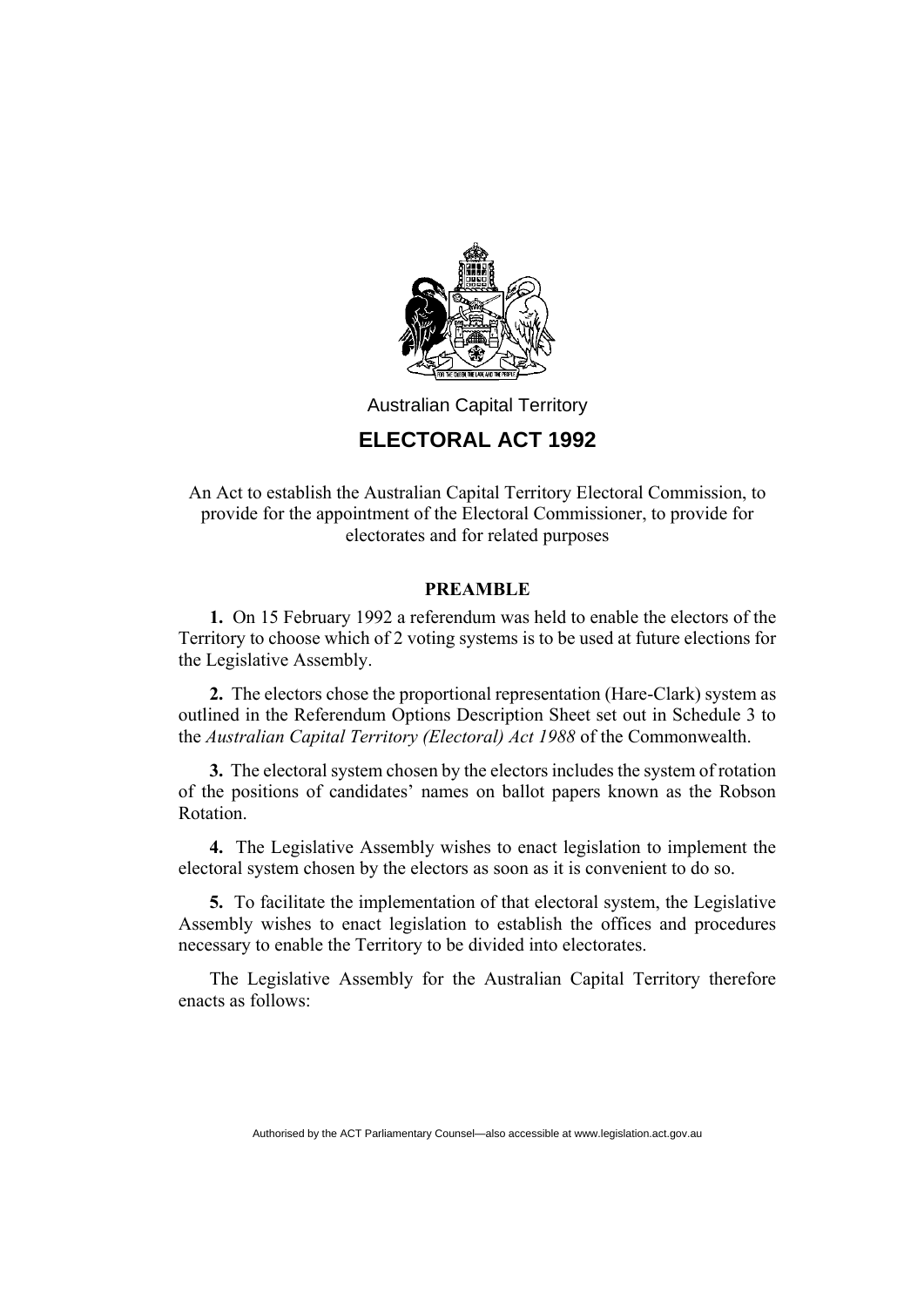## **PART I—PRELIMINARY**

## **Short title**

**1.** This Act may be cited as the *Electoral Act 1992*.<sup>1</sup>

#### **Commencement**

2.<sup>1</sup> (1) Section 1 and this section commence on the day on which this Act is notified in the *Gazette*.

**(2)** The remaining provisions commence on a day, or respective days, fixed by the Chief Minister by notice in the *Gazette*.

**(3)** If a provision referred to in subsection (2) has not commenced before the end of the period of 6 months commencing on the day on which this Act is notified in the *Gazette*, that provision, by force of this subsection, commences on the first day after the end of that period.

## **Interpretation**

- **3.** In this Act, unless the contrary intention appears—
- "augmented Commission" in relation to a redistribution, means the augmented Commission established by section 40 for the purposes of the redistribution;
- "Electoral Commission" means the Australian Capital Territory Electoral Commission established by section 5;
- "Electoral Commissioner" means the Electoral Commissioner appointed under section 20;
- "electorate" means an electorate, the name and boundaries of which are specified in a determination in force under section 29;

"Judge" means—

- (a) a Judge of the Supreme Court;
- (b) a Judge of the Supreme Court of a State or another Territory; or
- (c) a Judge of the Federal Court or Family Court;

"redistribution" includes distribution.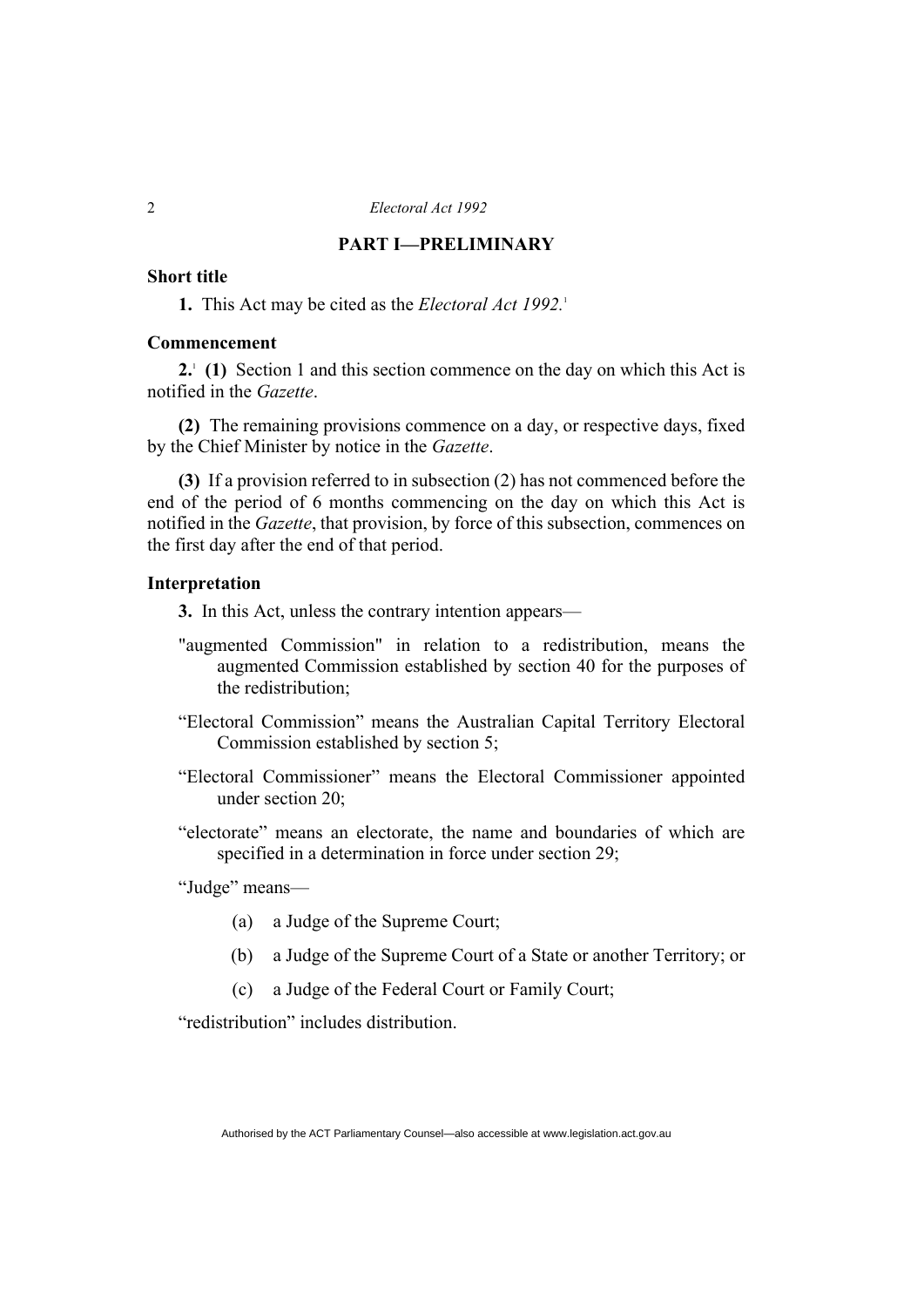## **PART II—AUSTRALIAN CAPITAL TERRITORY ELECTORAL COMMISSION**

## *Division 1—Establishment, functions and powers*

## **Establishment**

**5.** The Australian Capital Territory Electoral Commission is established.

## **Constitution**

**6. (1)** The Electoral Commission shall consist of—

- (a) the Chairperson;
- (b) the Electoral Commissioner; and
- (c) 1 other member.

**(2)** The performance or exercise of the functions or powers of the Electoral Commission is not affected because there is a vacancy in the membership of the Electoral Commission.

## **Electoral matters**

**7.** In addition to any other functions that the Electoral Commission has under this Act, the Electoral Commission shall consider, and report to the Chief Minister on, electoral matters referred to it by the Chief Minister and such other electoral matters as it thinks fit.

## **Powers**

**8.** The Electoral Commission may do all things necessary or convenient to be done in connection with the performance of its functions.

#### **Annual report**

**9.** The Electoral Commission shall, after each 30 June, furnish to the Chief Minister for presentation to the Legislative Assembly a report relating to the activities of the Commission during the year ending on that date.

## *Division 2—Members*

## **Interpretation**

**10.** In this Division—

"member" means a member referred to in paragraph 6 (1) (a) or (c).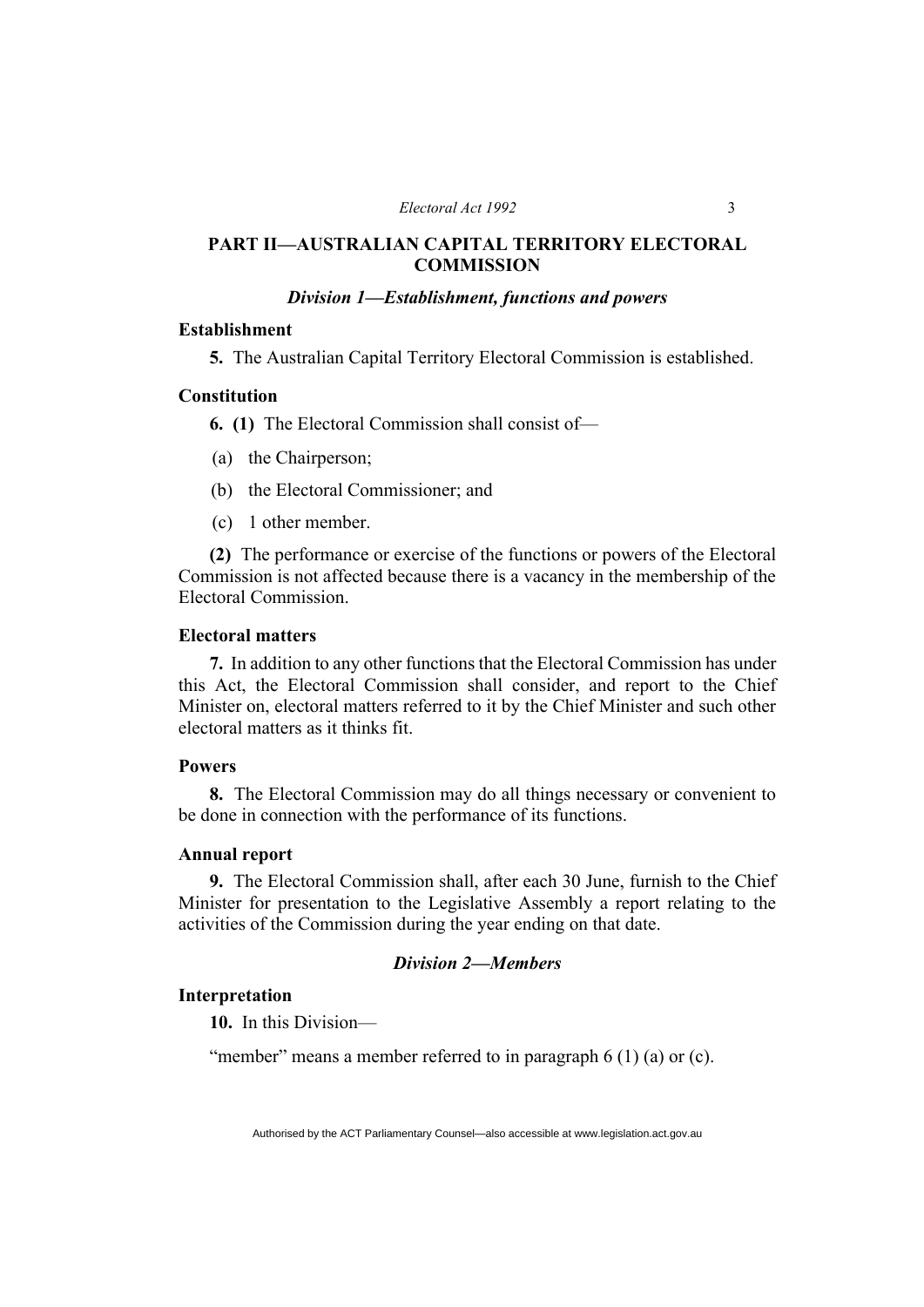#### **Appointment**

**11. (1)** A member shall be appointed in writing by the Executive.

- **(2)** A person shall not be appointed as the Chairperson unless the person—
- (a) is or has been a Judge;
- (b) has been a Justice of the High Court;
- (c) has been an administrative head;
- (d) has held an office of Secretary within the meaning of the *Public Service Act 1922* of the Commonwealth; or
- (e) has been a member of the Electoral Commission or of an authority of the Commonwealth, a State or another Territory equivalent to the Electoral Commission.

**(3)** Before a person is appointed as a member, the Chief Minister shall consult—

- (a) the leader of each political party represented in the Legislative Assembly; and
- (b) all members of the Legislative Assembly who are not also members of such a party;

about the proposed appointment.

**(4)** The appointment of a member is not invalid because of any defect or irregularity in connection with the member's appointment.

**(5)** An instrument of appointment is a disallowable instrument for the purposes of section 10 of the *Subordinate Laws Act 1989*.

## **Tenure and conditions**

**12. (1)** A member holds office for the period (not exceeding 5 years) specified in the instrument of appointment.

**(2)** A member holds office on such terms and conditions in respect of matters not provided for by this Act as are determined in writing by the Chief Minister.

**(3)** A member is eligible for re-appointment.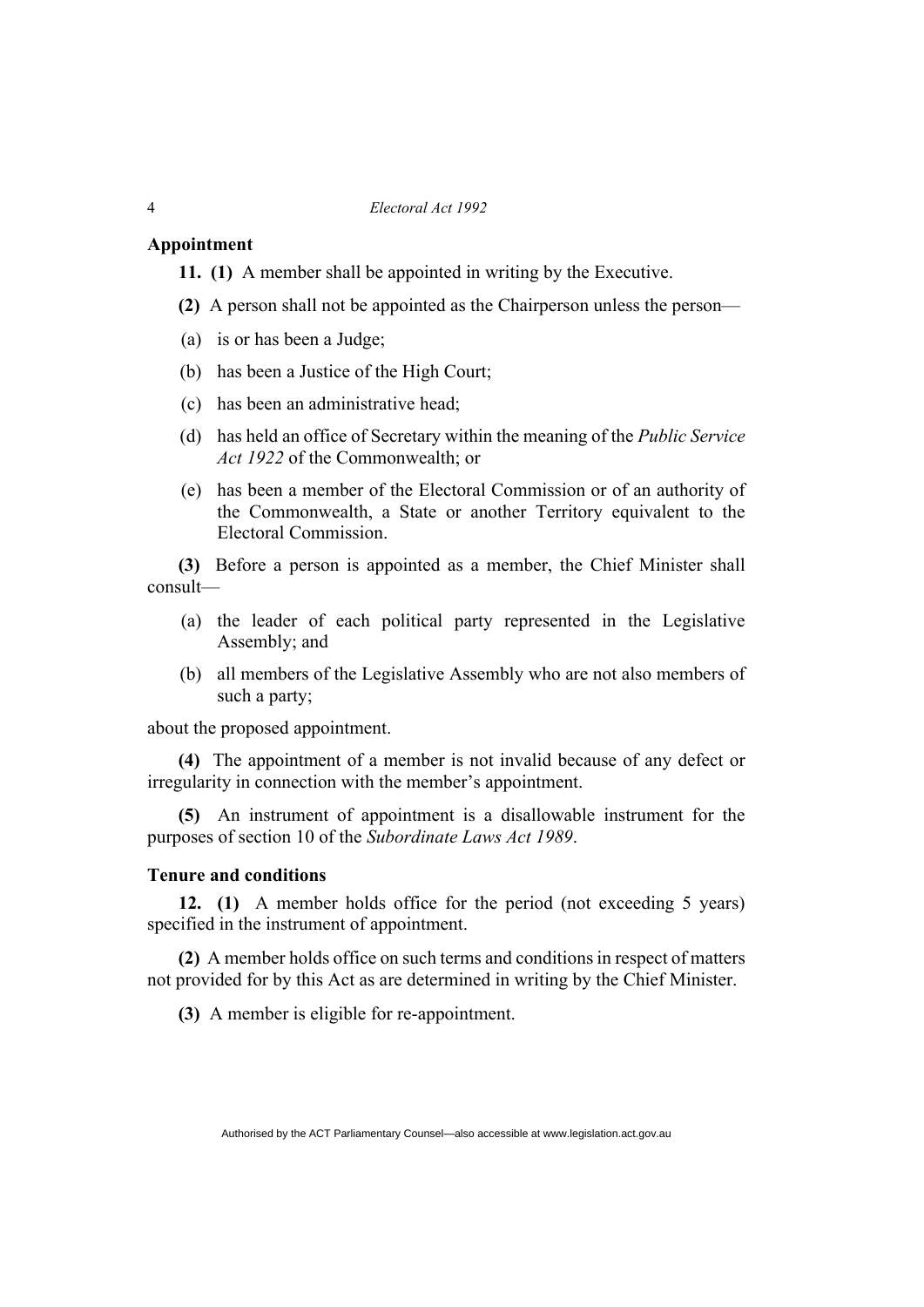#### **Remuneration and allowances**

**13. (1)** A member shall be paid such remuneration and allowances as are prescribed.

**(2)** Subsection (1) does not apply—

- (a) in relation to remuneration—if there is a subsisting determination relating to the remuneration to be paid to the member; or
- (b) in relation to an allowance of a particular kind—if there is a subsisting determination relating to an allowance of that kind to be paid to the member.
- **(3)** In subsection (2)—
- "determination" means a determination of the Remuneration Tribunal of the Commonwealth.

## **Leave of absence**

**14.** The Chief Minister may grant a member leave of absence on such terms and conditions as to remuneration and otherwise as the Chief Minister determines.

#### **Resignation**

**15. (1)** A member may resign office by writing signed by the member and delivered to the Chief Minister.

**(2)** The resignation of a member takes effect on the day on which it is delivered to the Chief Minister or, if a later day is specified in the resignation, on that later day.

## **Appointment - suspension or termination**

**16. (1)** The Executive may suspend a member from duty for misbehaviour or physical or mental incapacity.

**(2)** On the first sitting day after the day on which a member is suspended, the Chief Minister shall present a statement of the reasons for the suspension to the Legislative Assembly.

**(3)** If, within 7 sitting days after a statement is presented in accordance with subsection (2), the Legislative Assembly passes a resolution requiring the Executive to terminate the appointment of the member to whom the statement relates, the Executive shall terminate the appointment of that member.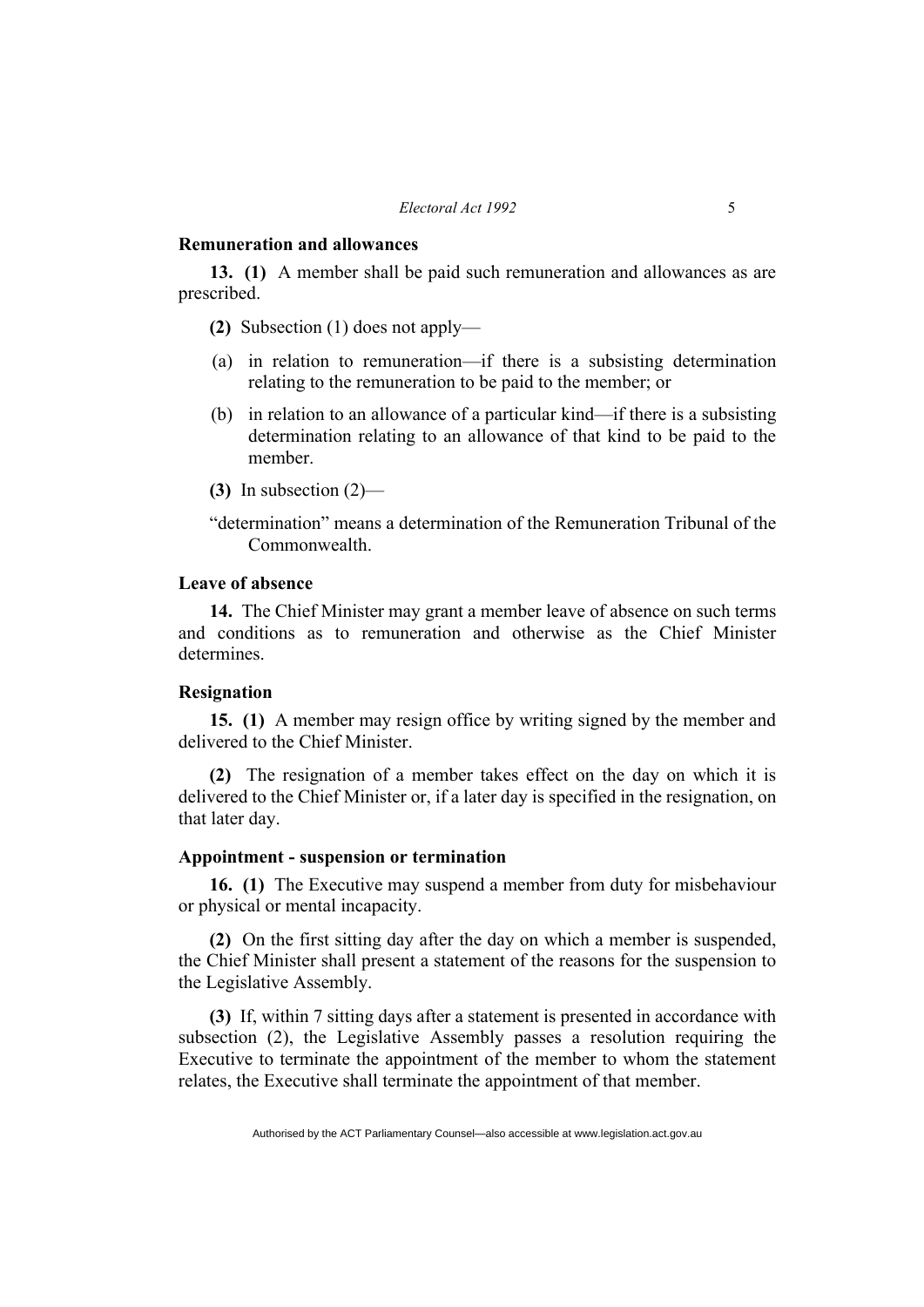**(4)** If—

- (a) the Chief Minister does not present a statement in accordance with subsection (2); or
- (b) the Legislative Assembly does not pass a resolution in accordance with subsection (3);

the member who is suspended shall resume his or her duties.

**(5)** A member who is suspended from duty is entitled to be paid remuneration and allowances as a member during the suspension.

**(6)** The Executive shall terminate the appointment of a member if the member—

- (a) is absent without leave granted under section 14 from 3 consecutive meetings of the Electoral Commission;
- (b) contravenes section 19 without reasonable excuse; or
- (c) is convicted of an offence in Australia or elsewhere punishable by imprisonment for 12 months or longer.

## **Acting members**

**17. (1)** The Executive may, by instrument, appoint a person to act as a member.

**(2)** A person shall not be appointed to act as the Chairperson unless the person is eligible for appointment as the Chairperson.

**(3)** Anything done by or in relation to a person purporting to act under this section is not invalid on the ground that—

- (a) the occasion for the person's appointment had not arisen;
- (b) there is a defect or irregularity in connection with the person's appointment;
- (c) the person's appointment has ceased to have effect; or
- (d) the occasion for the person to act had not arisen or had ceased.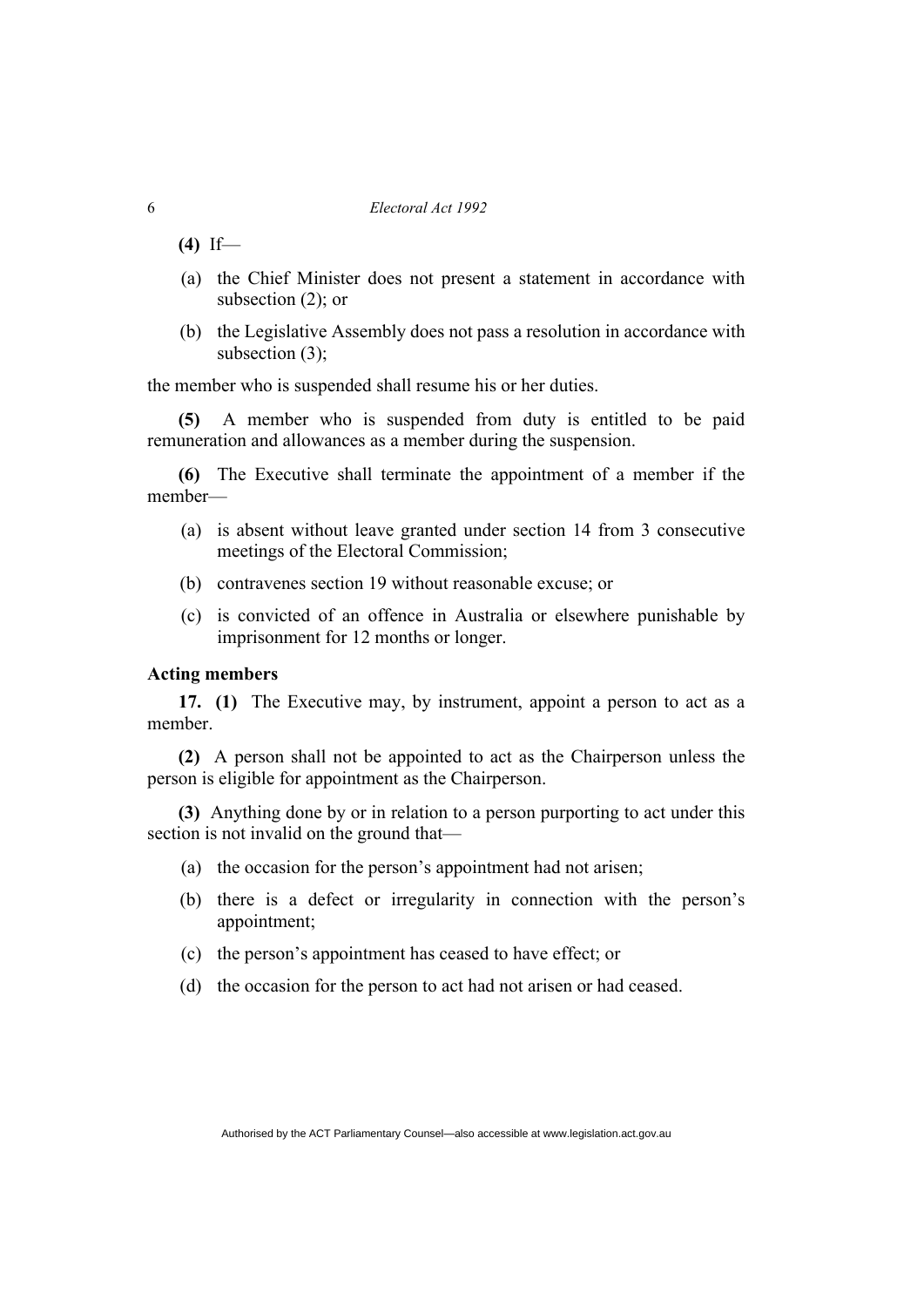#### *Electoral Act 1992* 7

#### *Division 3—Meetings*

## **Procedure**

**18. (1)** The Chairperson may convene a meeting of the Electoral Commission.

**(2)** The Chairperson shall convene such meetings of the Electoral Commission as are necessary for the efficient conduct of its functions.

**(3)** At a meeting, 2 members constitute a quorum.

**(4)** The Chairperson shall preside at all meetings at which he or she is present.

**(5)** If the Chairperson is not present at a meeting, the Electoral Commissioner shall preside.

**(6)** Questions arising at a meeting shall be determined by a majority of the votes of the members present and voting.

**(7)** The member presiding at a meeting has a deliberative vote, and in the event of an equality of votes, has a casting vote.

- **(8)** If—
- (a) only 2 members are present at a meeting; and
- (b) those members differ in opinion on a matter, other than a matter by reason of which the third member is absent by virtue of section 19;

the determination of the matter shall be postponed until the next meeting.

**(9)** The Electoral Commission may regulate the conduct of proceedings at its meetings as it thinks fit.

**(10)** The Electoral Commission may inform itself on any matter in such manner as it thinks fit.

#### **Disclosure of interests**

**19. (1)** A member who has a direct or indirect pecuniary interest in a matter being considered or about to be considered by the Electoral Commission shall, as soon as possible after the relevant facts have come to the member's knowledge, disclose the nature of the interest at a meeting of the Electoral Commission.

**(2)** The disclosure shall be recorded in the minutes of the meeting and, unless the Electoral Commission determines otherwise, the member shall not—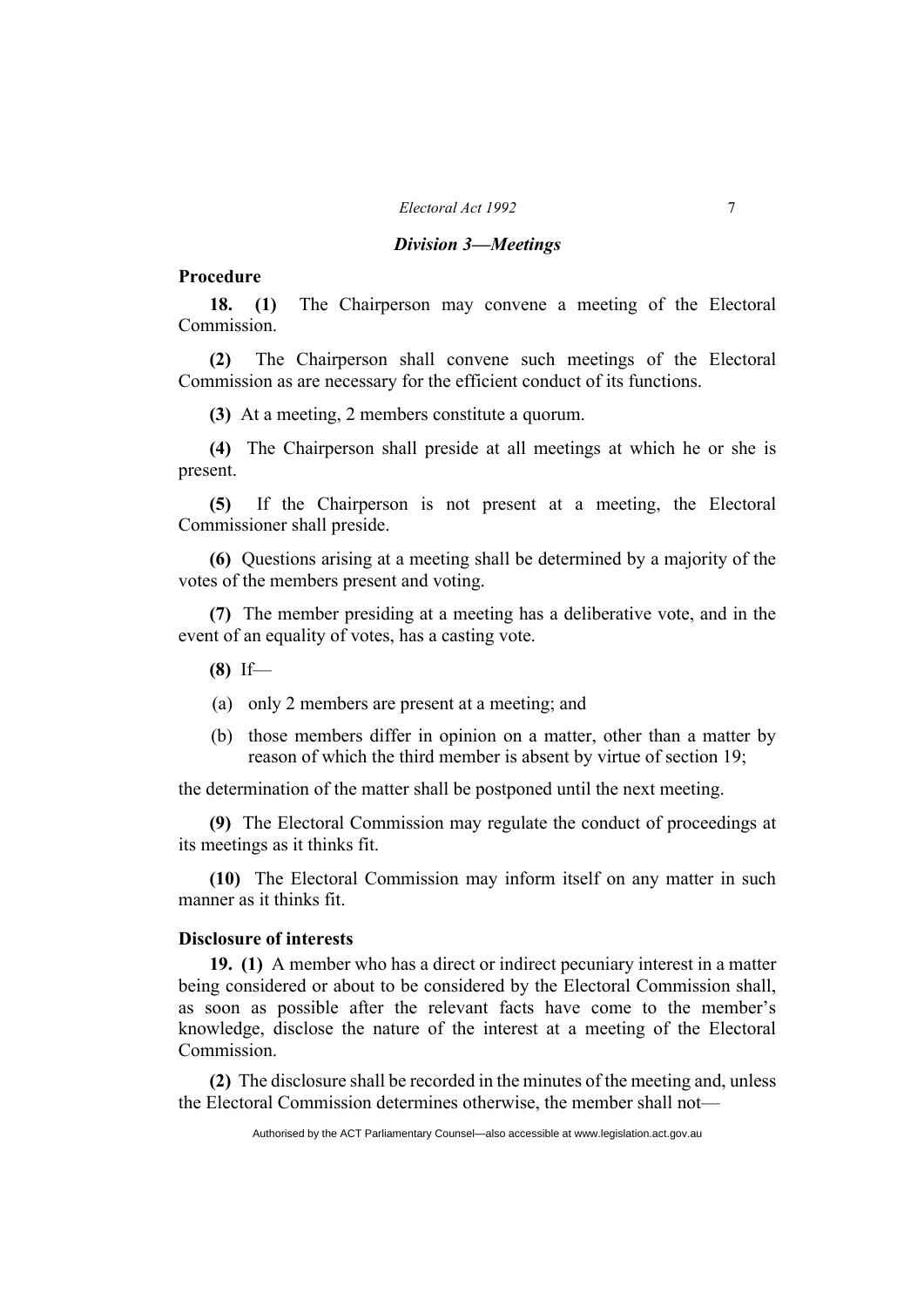- (a) be present during any deliberation of the Electoral Commission in relation to the matter; or
- (b) take part in any decision of the Electoral Commission in relation to the matter.
- **(3)** The member shall not—
- (a) be present during any deliberation of the Electoral Commission for the purpose of considering whether to make a determination under subsection (2) in relation to that member; or
- (b) take part in the making by the Electoral Commission of such a determination.

**(4)** A member is not to be taken to have an interest in a matter only because the member is entitled to vote in a general election of members of the Legislative Assembly.

#### **PART III—ELECTORAL COMMISSIONER**

### **Appointment**

**20. (1)** The Executive may, by instrument, appoint a person to be the Electoral Commissioner.

**(2)** Before a person is appointed as the Electoral Commissioner, the Chief Minister shall consult—

- (a) the leader of each political party represented in the Legislative Assembly; and
- (b) all members of the Legislative Assembly who are not also members of such a party;

about the proposed appointment.

**(3)** An instrument of appointment is a disallowable instrument for the purposes of section 10 of the *Subordinate Laws Act 1989*.

#### **Functions and powers**

**21.** In addition to the functions and powers conferred by this Act, the Electoral Commissioner shall have such other functions and powers as are conferred on him or her by or under any other law of the Territory.

#### **Tenure and conditions**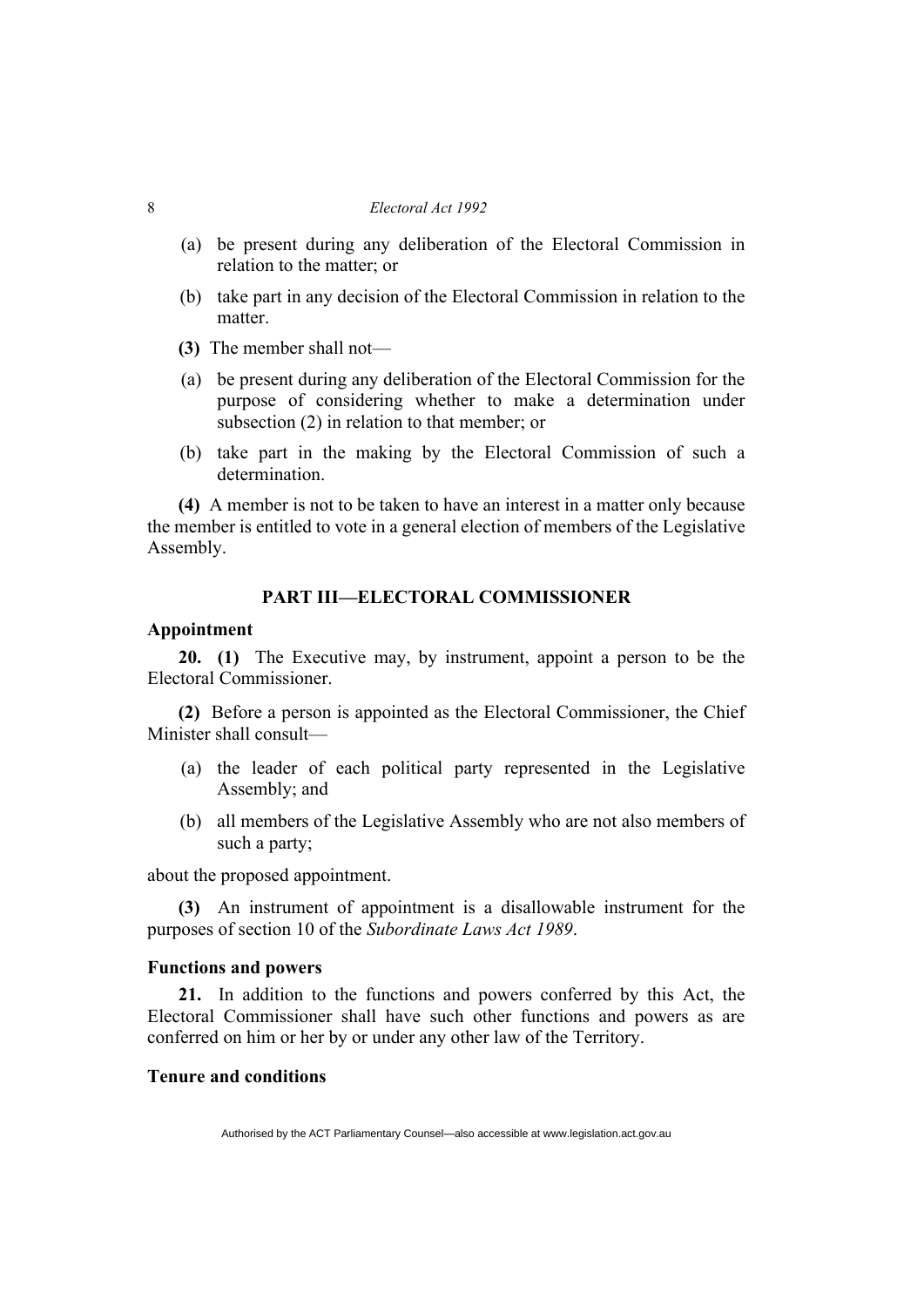**22. (1)** The Electoral Commissioner holds office for the period (not exceeding 5 years) specified in the instrument of appointment.

**(2)** The Electoral Commissioner holds office on such terms and conditions in respect of matters not provided for by this Act as are determined in writing by the Chief Minister.

**(3)** The Electoral Commissioner is eligible for re-appointment.

**(4)** The Electoral Commissioner may hold any other office that is compatible with the performance of his or her functions as Electoral Commissioner.

#### **Remuneration and allowances**

**23. (1)** The Electoral Commissioner shall be paid such remuneration and allowances as are prescribed.

- **(2)** Subsection (1) does not apply—
- (a) in relation to remuneration—if there is a subsisting determination relating to the remuneration to be paid to the Electoral Commissioner; or
- (b) in relation to an allowance of a particular kind—if there is a subsisting determination relating to an allowance of that kind to be paid to the Electoral Commissioner.
- **(3)** In subsection (2)—

"determination" means a determination of the Remuneration Tribunal of the Commonwealth.

## **Leave of absence**

**24.** The Chief Minister may grant the Electoral Commissioner leave of absence on such terms and conditions as to remuneration and otherwise as the Chief Minister determines.

## **Resignation**

**25. (1)** The Electoral Commissioner may resign office by writing signed by the Electoral Commissioner and delivered to the Chief Minister.

**(2)** The resignation takes effect on the day on which it is delivered to the Chief Minister or, if a later day is specified in the resignation, on that later day.

#### **Appointment—suspension or termination**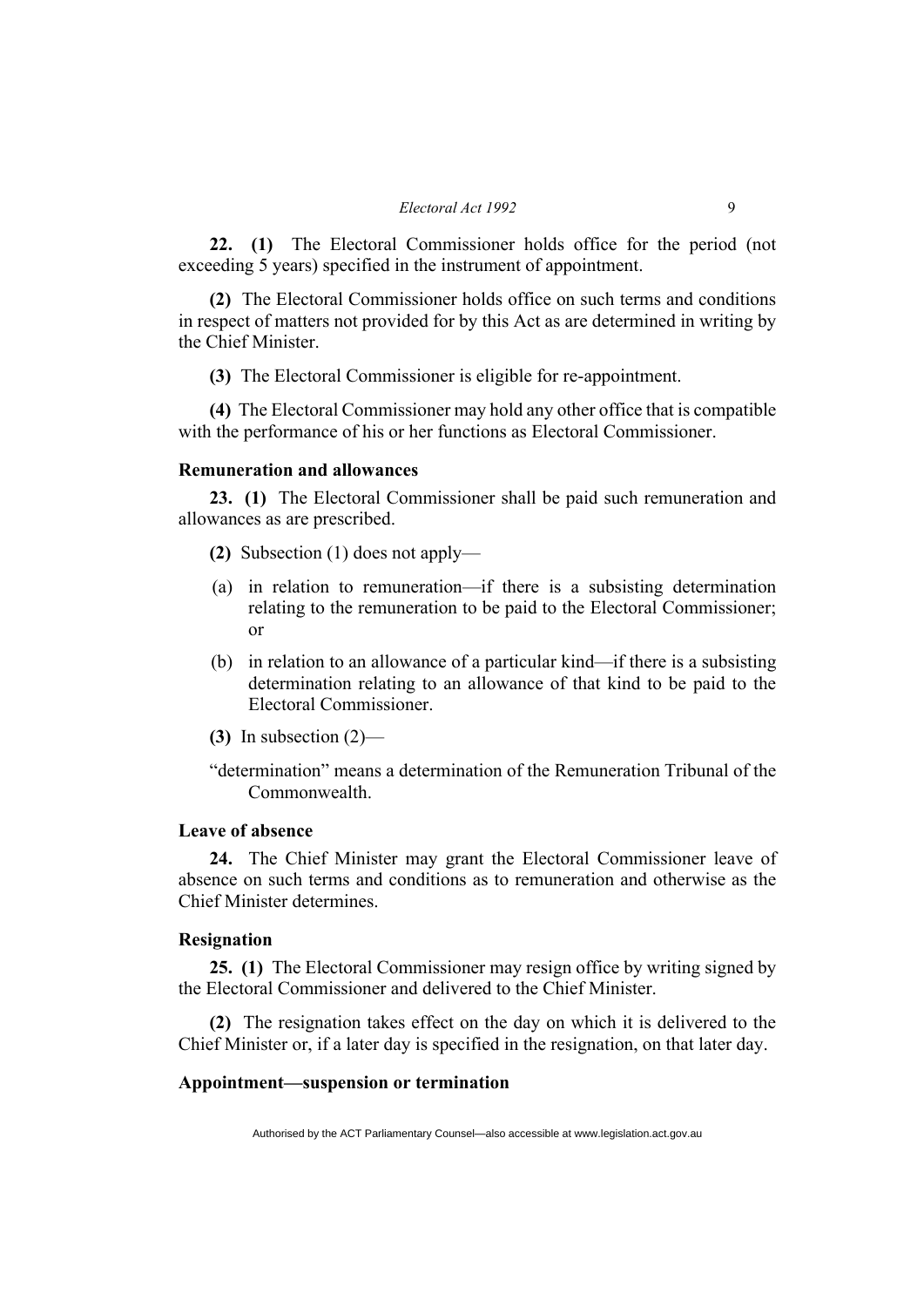**26. (1)** The Executive may suspend the Electoral Commissioner from duty for misbehaviour or physical or mental incapacity.

**(2)** On the first sitting day after the day on which the Electoral Commissioner is suspended, the Chief Minister shall present a statement of the reasons for the suspension to the Legislative Assembly.

**(3)** If, within 7 sitting days after a statement is presented in accordance with subsection (2), the Legislative Assembly passes a resolution requiring the Executive to terminate the appointment of the Electoral Commissioner, the Executive shall terminate the appointment of the Electoral Commissioner.

- **(4)** If—
- (a) the Chief Minister does not present a statement in accordance with subsection (2); or
- (b) the Legislative Assembly does not pass a resolution in accordance with subsection (3);

the Electoral Commissioner shall resume his or her duties.

**(5)** The Electoral Commissioner is entitled to be paid remuneration and allowances during any suspension.

**(6)** The Executive shall terminate the appointment of the Electoral Commissioner if he or she—

- (a) is absent without leave granted under section 24 from 3 consecutive meetings of the Commission;
- (b) contravenes section 19 without reasonable excuse; or
- (c) is convicted of an offence in Australia or elsewhere punishable by imprisonment for 12 months or longer.

## **Acting Electoral Commissioner**

**27. (1)** The Executive may, by instrument, appoint a person to act as the Electoral Commissioner.

**(2)** Anything done by or in relation to a person purporting to act under subsection (1) is not invalid on the ground that—

- (a) the occasion for the person's appointment had not arisen;
- (b) there is a defect or irregularity in connection with the person's appointment;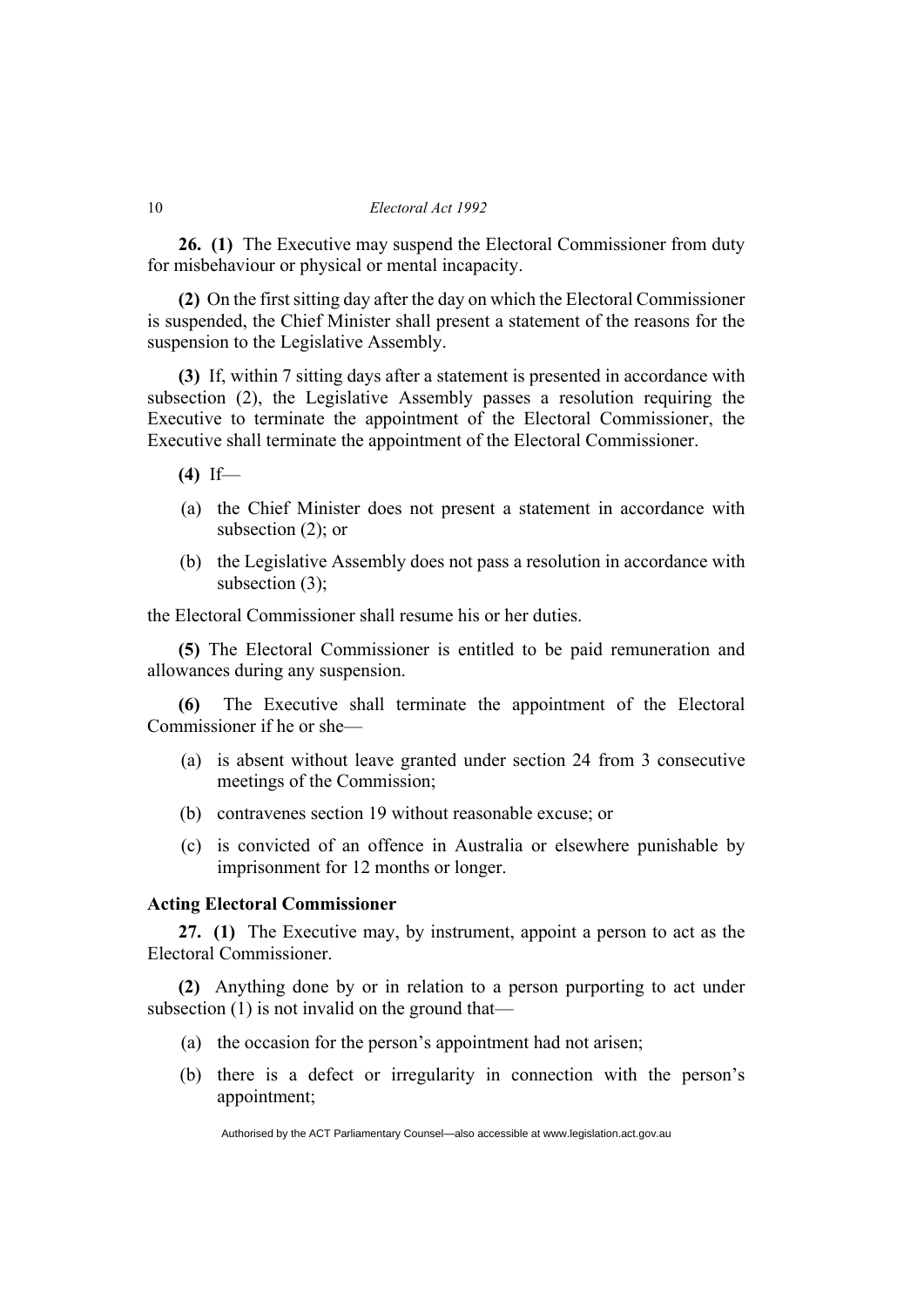#### *Electoral Act 1992* 11

- (c) the person's appointment has ceased to have effect; or
- (d) the occasion for the person to act had not arisen or had ceased.

## **PART IV—ELECTORATES**

#### **Multi-member electorates**

**28. (1)** The Territory shall be divided into 3 separate electorates.

**(2)** Seven members of the Legislative Assembly shall be elected from 1 electorate.

**(3)** Five members of the Legislative Assembly shall be elected from each of the other 2 electorates.

## **Redistribution of electorates**

**29. (1)** Subject to this Part, the augmented Commission shall redistribute electorates by determining—

- (a) the name and boundaries of each electorate; and
- (b) the number of members of the Legislative Assembly to be elected from each electorate.

**(2)** A determination shall be made by notice in the *Gazette* after the completion of any investigation required by section 45.

## **Factors relevant to redistribution**

**30.** In making a redistribution of electorates, the augmented Commission shall—

- (a) ensure that the number of electors in an electorate immediately after the redistribution is within the range permitted by subsection 67D (2) of the *Australian Capital Territory (Self-Government) Act 1988* of the Commonwealth;
- (b) endeavour to ensure, as far as practicable, that the number of electors in an electorate at the time of the next general election of members of the Legislative Assembly will not be greater than 105%, or less than 95%, of the expected quota for the electorate at that time ascertained in accordance with the formula set out in subsection 67D (1) of the *Australian Capital Territory (Self-Government) Act 1988* of the Commonwealth; and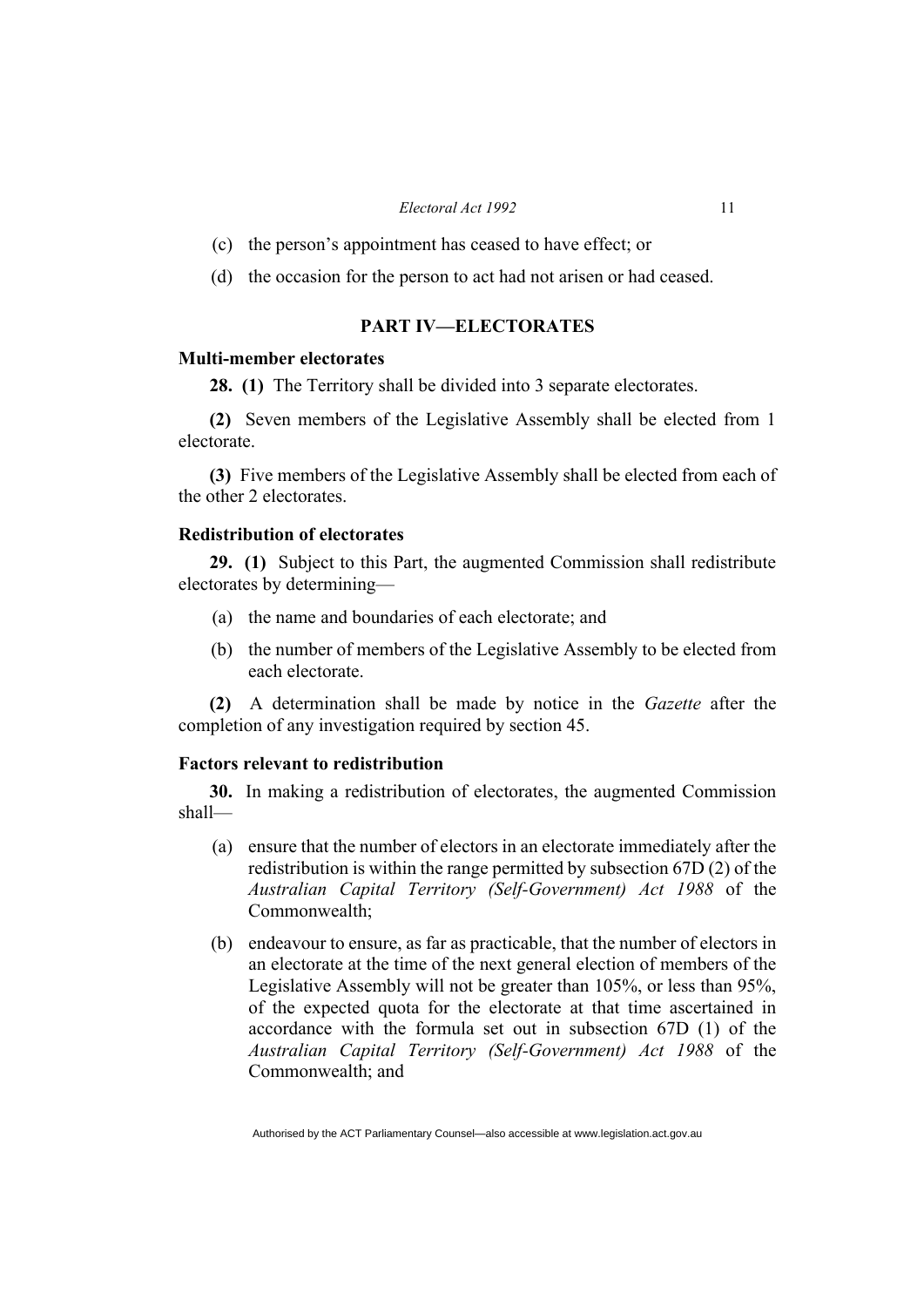- (c) duly consider—
	- (i) the community of interests within each proposed electorate, including economic, social and regional interests;
	- (ii) the means of communication and travel within each proposed electorate;
	- (iii) the physical features and area of each proposed electorate;
	- (iv) the boundaries of existing electorates; and
	- (v) the boundaries of divisions and sections fixed under the *Districts Act 1966*.

## **Timing of redistributions**

**31. (1)** The first redistribution of electorates shall be made as soon as practicable after this Part commences.

**(2)** Subsequent redistributions shall be made within 12 months after the date of each general election of members of the Legislative Assembly.

## **Redistribution Committees**

**32. (1)** The Electoral Commission shall cause Redistribution Committees to be formed for the purposes of this Part.

**(2)** The Electoral Commission shall cause notice of the formation of a Redistribution Committee to be published in the *Gazette*.

- **(3)** A Redistribution Committee shall consist of—
- (a) the Electoral Commissioner;
- (b) the Chief Planner for the Australian Capital Territory;
- (c) the Chief Surveyor; and
- (d) a person appointed by the Electoral Commission whose qualifications or experience would, in the opinion of the Electoral Commission, enable the person to assist the Committee, particularly in relation to the factors set out in section 30.

**(4)** The member referred to in paragraph (3) (d) holds office on such terms and conditions as are determined by the Electoral Commission in consultation with the Chief Minister and specified in the instrument of appointment.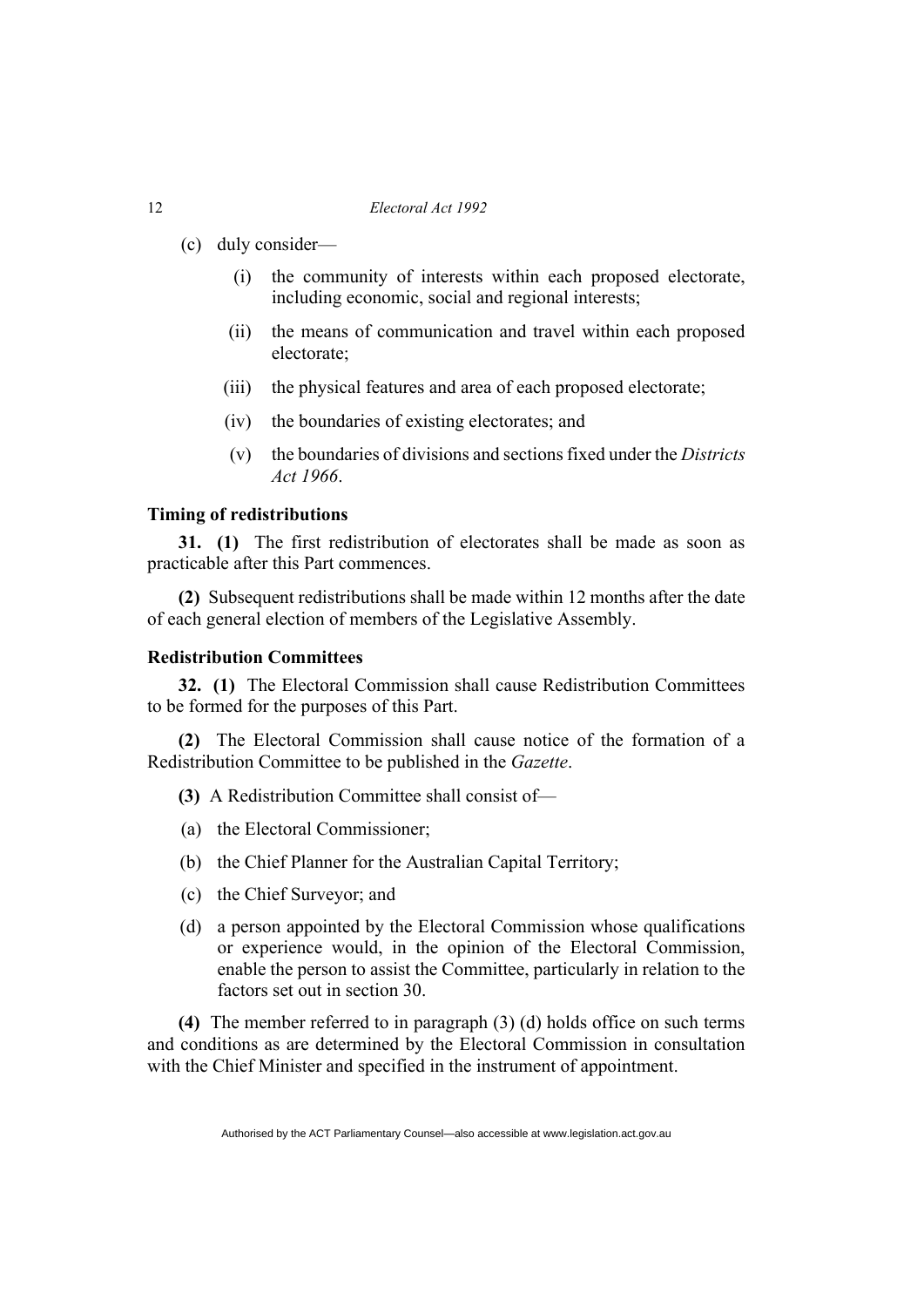**(5)** The appointment of the member referred to in paragraph (3) (d) is not invalid because of any defect or irregularity in connection with the appointment.

**(6)** The performance or exercise of the Committee's functions or powers is not affected because of any vacancy in the membership of the Committee.

#### **Meetings of Redistribution Committee**

**33. (1)** The Electoral Commissioner may convene a meeting of a Redistribution Committee.

**(2)** The Electoral Commissioner shall preside at all meetings at which he or she is present.

**(3)** If the Electoral Commissioner is absent from a meeting, the members present shall elect 1 of their number to preside.

**(4)** At a meeting, 3 members constitute a quorum.

**(5)** Questions shall be determined by a majority of the votes of the members present and voting.

**(6)** The member presiding at a meeting has a deliberative vote and, in the event of an equality of votes, has a casting vote.

**(7)** A Redistribution Committee may regulate the conduct of proceedings at its meetings as it thinks fit.

**(8)** A Redistribution Committee may inform itself in such manner as it thinks fit, including the opening of its meetings to members of the public.

**(9)** The Electoral Commission shall, on request by a Redistribution Committee, give the Committee such information and assistance as it requires for the purposes of this Part.

#### **Suggestions regarding redistribution**

**34. (1)** A Redistribution Committee shall cause a notice to be published in the *Gazette*—

- (a) inviting written suggestions relating to the redistribution of electorates to be lodged with it within 28 days after the date of the invitation; and
- (b) inviting written comments relating to such suggestions to be lodged with it within 14 days after the closing date for making suggestions.

**(2)** The Committee shall cause notice of the invitations to be published in a newspaper circulating throughout the Territory.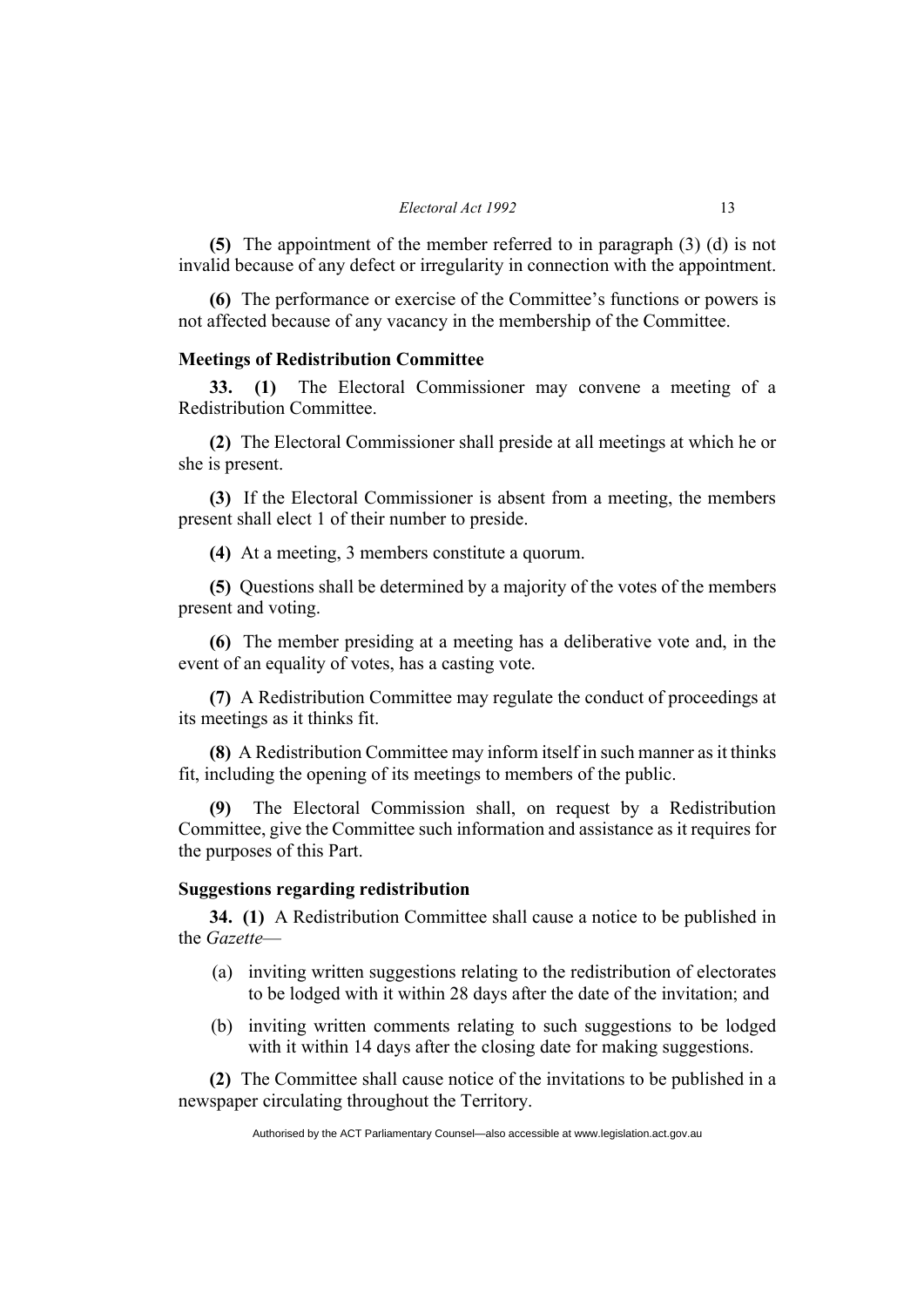**(3)** A notice referred to in subsection (1) or (2) shall specify each place at which the suggestions may be perused by members of the public.

**(4)** The Committee shall cause copies of any suggestions lodged with it in accordance with the invitation under paragraph (1) (a) to be made available for perusal by members of the public at each place specified in the notices referred to in subsections (1) and (2).

## **Outline of proposal**

**35.** Before making a proposed redistribution of electorates, a Redistribution Committee may cause an outline of its proposal to be made available to members of the public.

## **Proposed redistribution**

**36. (1)** A Redistribution Committee shall make a proposed redistribution of electorates after considering any suggestions and comments lodged with it in accordance with an invitation under subsection 34 (1).

**(2)** Section 30 applies in relation to the making of the proposed redistribution as if it were a redistribution by the augmented Commission.

**(3)** The Committee shall state the reasons for its proposal in writing.

**(4)** A member of the Committee who disagrees with its proposal may state the reasons for the disagreement in writing.

## **Publication of proposal**

**37. (1)** A Redistribution Committee shall—

- (a) cause a map or maps showing the name and boundaries of each proposed electorate to be exhibited at the office of the Electoral Commission;
- (b) cause copies of—
	- (i) the suggestions and comments lodged with the Committee in accordance with the invitation under subsection 34 (1);
	- (ii) a description (whether by reference to a map or plan or otherwise) of the boundaries of each proposed electorate;
	- (iii) a statement as to the number of members of the Legislative Assembly that it proposes should be elected from each proposed electorate;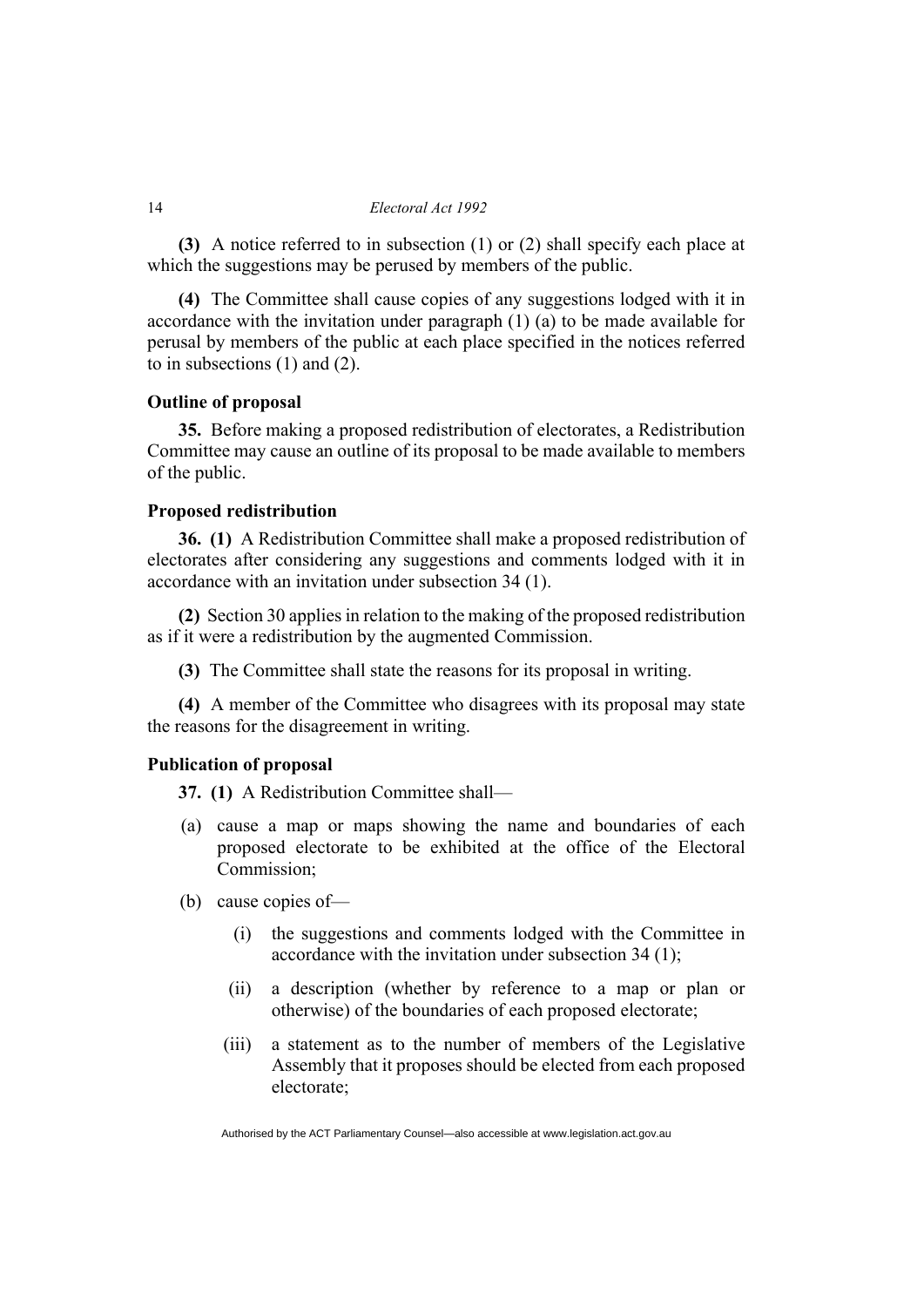#### *Electoral Act 1992* 15

- (iv) its statement of reasons for the proposed redistribution; and
- (v) if a member of the Committee has provided a written statement of reasons for any disagreement with the proposal—that statement;

to be made available for perusal by members of the public at the office of the Electoral Commission;

- (c) cause a notice to be published in the *Gazette* inviting public attention to the exhibition referred to in paragraph (a) and to the availability for perusal of copies of the documents referred to in paragraph (b); and
- (d) cause—
	- (i) a map or maps of each proposed electorate; and
	- (ii) a notice inviting public attention to the availability for perusal of copies of the documents referred to in paragraph (b);

to be published in a newspaper circulating throughout the Territory.

**(2)** A notice published in accordance with paragraph (1) (c) or (d) shall include a statement to the effect that written objections against the proposal may be lodged with the Electoral Commission within 28 days after the date of publication of the notice in the *Gazette*.

## **Dissolution of Redistribution Committee**

**38.** A Redistribution Committee is dissolved immediately after the notices referred to in paragraphs 37 (1) (c) and (d) have been published in relation to the Committee's proposal.

## **Objections**

**39.** An objection against a proposal by a Redistribution Committee shall be—

- (a) in writing; and
- (b) lodged with the Electoral Commission within 28 days after the date on which the notice referred to in paragraph 37 (1) (c) is published in the *Gazette* in relation to the Committee's proposal.

## **Augmented Commission**

**40. (1)** For the purposes of each redistribution, an augmented Commission is established.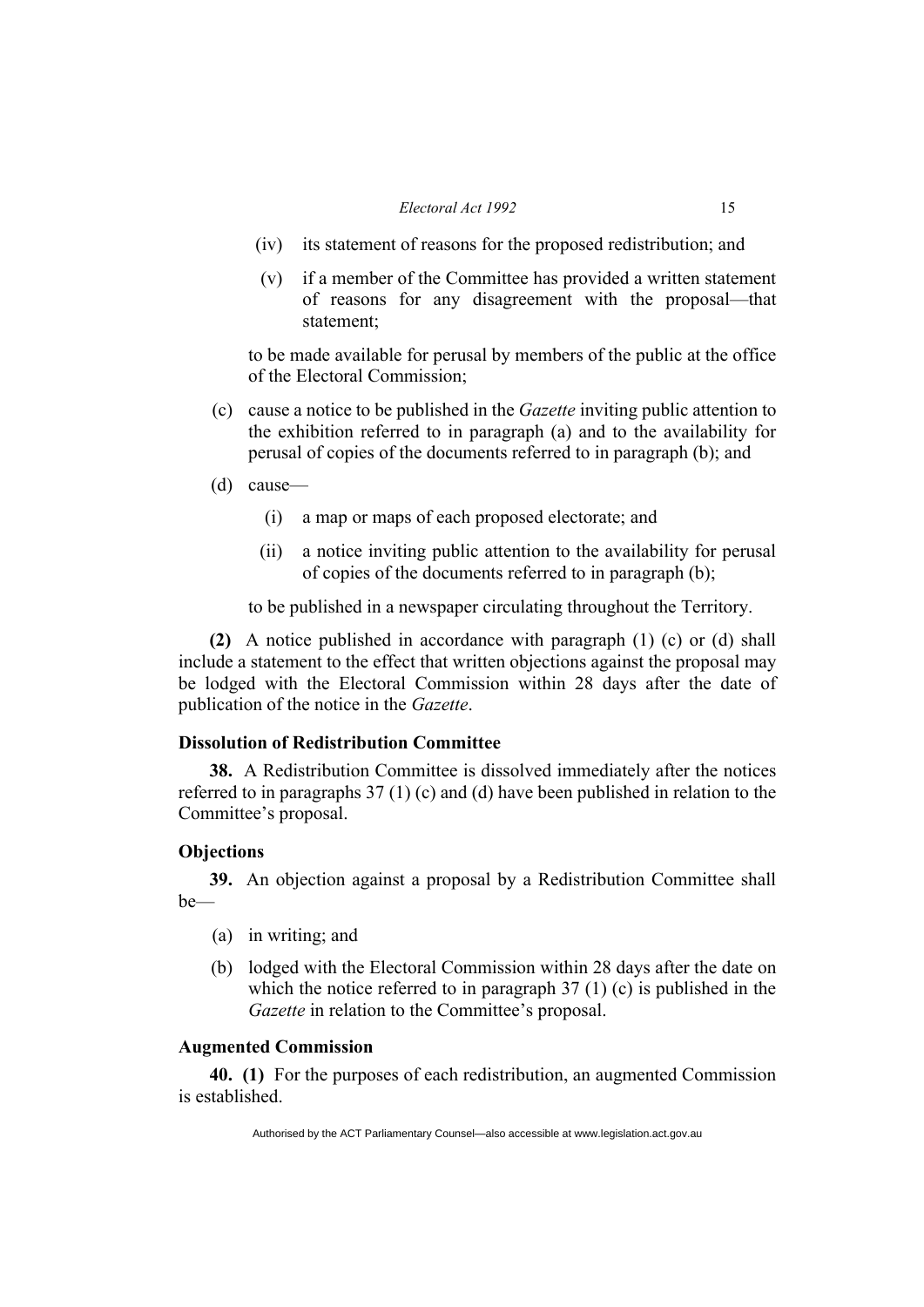- **(2)** An augmented Commission shall consist of—
- (a) the members of the Electoral Commission; and
- (b) the members (other than the Electoral Commissioner) of the Redistribution Committee formed for the purposes of the redistribution.

**(3)** The performance or exercise of an augmented Commission's functions or powers is not affected because of any vacancy in its membership.

#### **Meetings of augmented Commission**

**41. (1)** The Chairperson of the Electoral Commission may convene a meeting of an augmented Commission.

**(2)** The Chairperson of the Electoral Commission shall preside at all meetings of an augmented Commission at which he or she is present.

**(3)** If the Chairperson of the Electoral Commission is absent from a meeting of an augmented Commission—

- (a) the Electoral Commissioner shall preside; or
- (b) if the Electoral Commissioner is absent from the meeting—the members present shall appoint one of their number to preside.
- **(4)** At a meeting, 4 members constitute a quorum.

**(5)** Subject to subsection (6), questions shall be determined by a majority of the votes of the members present and voting.

**(6)** An augmented Commission shall not redistribute electorates under section 29 unless not less than 4 members of the augmented Commission, of whom not less than 2 are members of the Electoral Commission, vote in favour of the redistribution.

**(7)** Subject to subsection (8), the member presiding at a meeting has a deliberative vote and, in the event of an equality of votes, has a casting vote.

**(8)** The casting vote of the member presiding at a meeting shall not be used to vote in favour of the making of a redistribution under section 29.

**(9)** An augmented Commission may regulate the conduct of proceedings at its meetings as it thinks fit.

**(10)** Subject to section 42, an augmented Commission may inform itself in such manner as it thinks fit.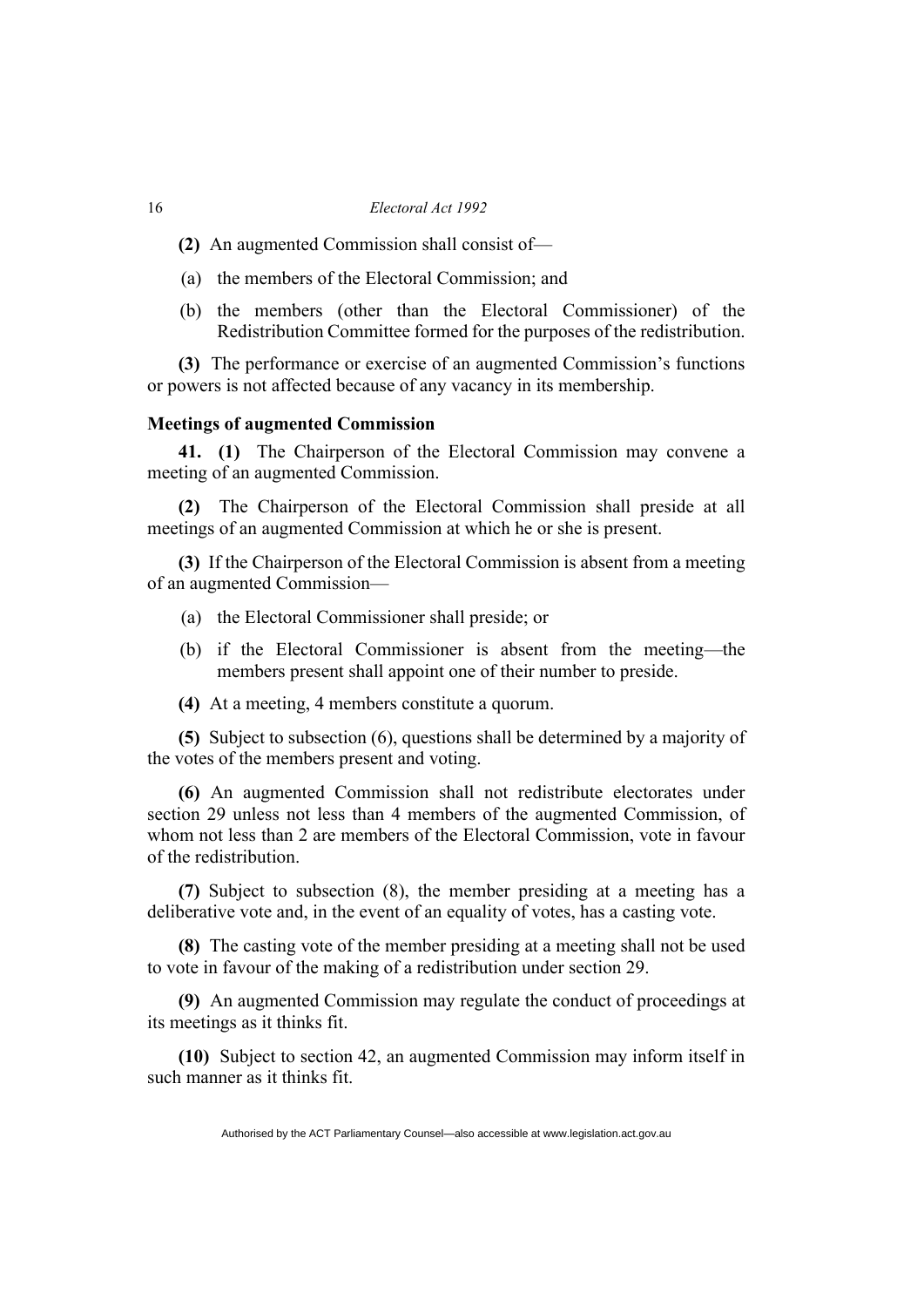**(11)** The Electoral Commission shall, on request by an augmented Commission, give the augmented Commission such information and assistance as it requires for the purposes of this Part.

#### **Investigation of objections**

**42. (1)** The augmented Commission shall investigate each objection made in accordance with section 39.

**(2)** For the purpose of investigating an objection, the augmented Commission shall hold a public hearing, unless it is of the opinion that—

- (a) the matters raised in the objection (or substantially the same matters) were raised in suggestions or comments lodged with the Redistribution Committee in accordance with the invitation under subsection 34 (1); or
- (b) the objection is frivolous or vexatious.

**(3)** The augmented Commission may hold one public hearing in relation to several objections.

**(4)** At a public hearing, submissions to the augmented Commission may only be made by or on behalf of a person who made—

- (a) an objection in accordance with section 39; or
- (b) a suggestion or comment concerning the proposed redistribution in accordance with the invitation under subsection 34 (1).
- **(5)** The augmented Commission shall consider all such submissions.

**(6)** At a public hearing, the augmented Commission is not bound by the rules of evidence and, subject to this section, may regulate the conduct of proceedings as it thinks fit.

**(7)** Without limiting the generality of subsection (6), the following matters are within the discretion of the augmented Commission:

- (a) the manner in which, and the time within which, submissions may be made;
- (b) the extent to which the augmented Commission may be addressed, and the persons by whom it may be addressed.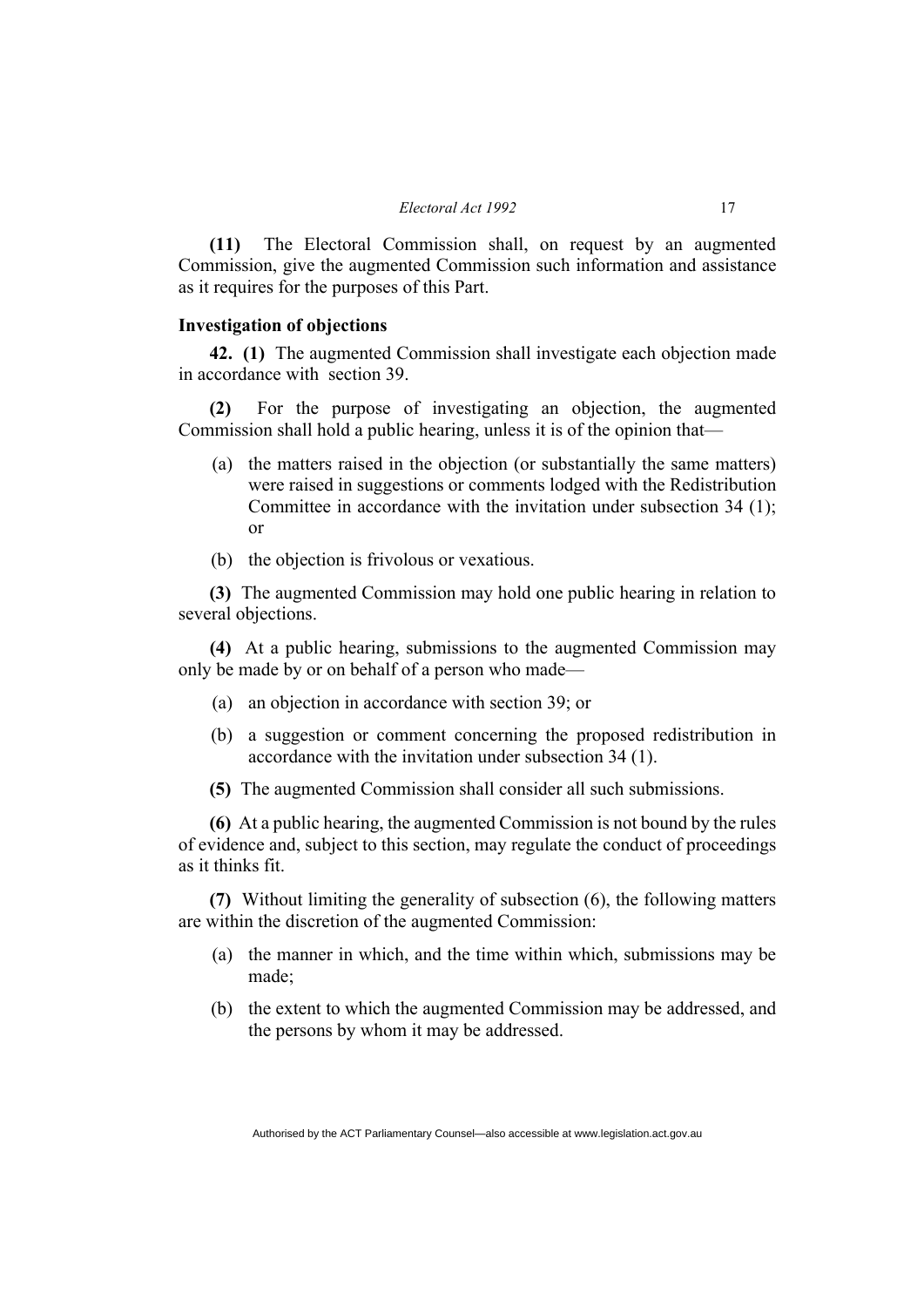#### **Redistribution—proposal by augmented Commission**

**43.** The augmented Commission shall make a proposed redistribution of electorates after completing any investigation required by section 42.

## **Publication of augmented Commission's proposal**

**44. (1)** After making a proposed redistribution of electorates, the augmented Commission shall cause a public announcement to be made concerning the proposal.

- **(2)** The public announcement shall include a statement—
- (a) setting out the substance of the augmented Commission's findings or conclusions concerning the Redistribution Committee's proposal and any objection to it;
- (b) setting out particulars of the augmented Commission's proposal; and
- (c) whether, in the opinion of the augmented Commission, its proposal is significantly different from the Redistribution Committee's proposal and, if so, a further statement to the effect that written objections against the proposal may be lodged with the Electoral Commission in accordance with the notice published under subsection (3).

**(3)** Where the augmented Commission is of the opinion that its proposal is significantly different from the Redistribution Committee's proposal, the augmented Commission shall cause to be published in the *Gazette* a notice to the effect that written objections against the proposal may be lodged with the Electoral Commission within 28 days after the date of publication of the notice.

#### **Objections to augmented Commission's proposal**

**45. (1)** An objection against a redistribution proposed by the augmented Commission shall be—

- (a) in writing; and
- (b) lodged with the Electoral Commission within 28 days after the date on which the notice referred to in subsection 44 (3) is published in the *Gazette* in relation to the augmented Commission's proposal.

**(2)** Where an objection is lodged with the Electoral Commission in accordance with subsection (1)—

(a) the augmented Commission shall investigate the objection; and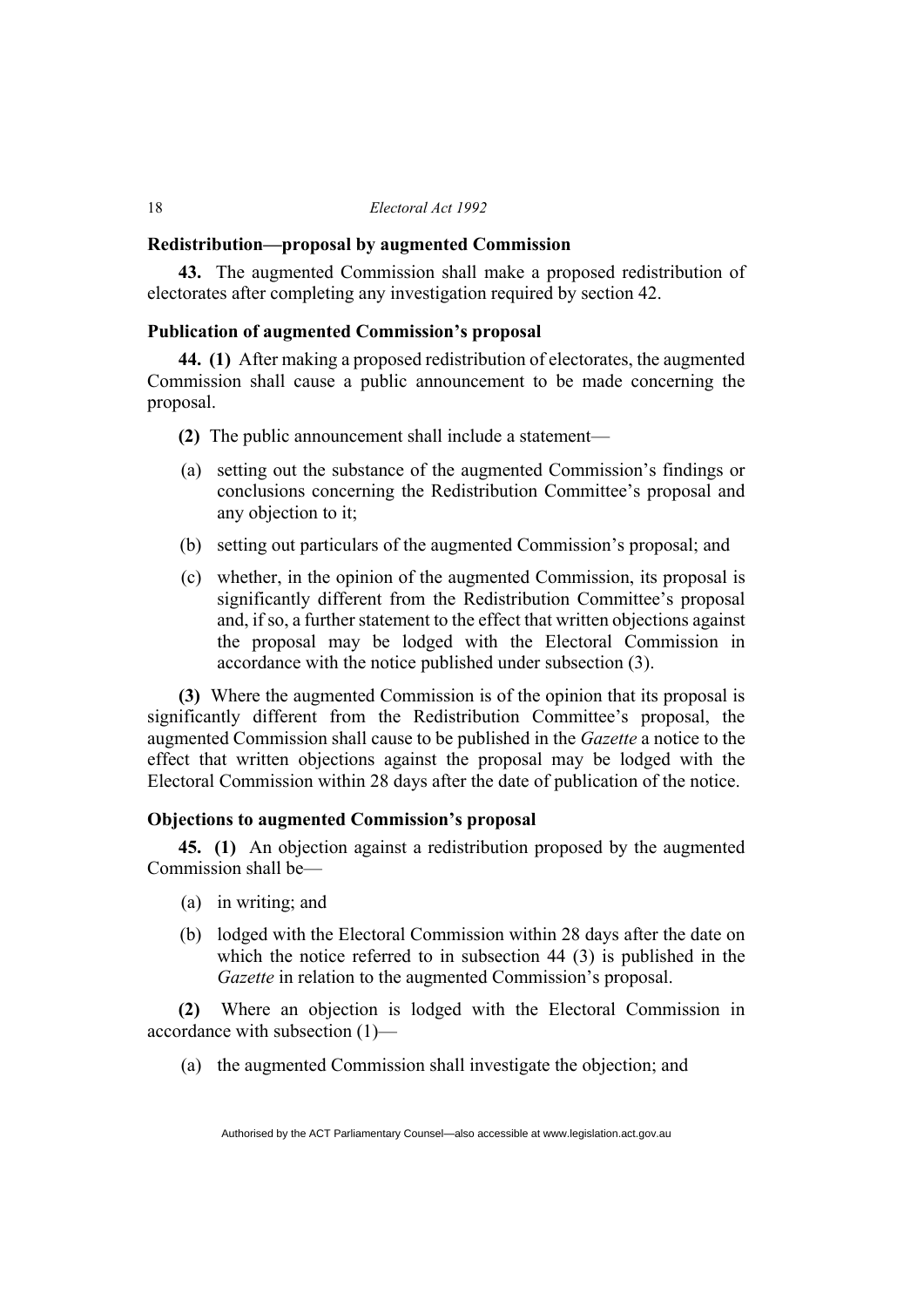(b) section 42 applies as if the investigation were an investigation under that section.

## **Report by augmented Commission and public announcement**

**46. (1)** After redistributing electorates under section 29, the augmented Commission shall cause—

- (a) a report concerning the redistribution to be submitted to the Chief Minister;
- (b) copies of the report to be made available for perusal by members of the public at the office of the Electoral Commission; and
- (c) a public announcement to be made to the effect that the redistribution has been made and that copies of the report are available for perusal by members of the public at the office of the Electoral Commission.
- **(2)** The report shall contain particulars of—
- (a) any suggestions or comments lodged with the Redistribution Committee;
- (b) the redistribution proposed by the Redistribution Committee and its reasons for the proposal;
- (c) if a member of the Redistribution Committee has provided a written statement of reasons for any disagreement with the Committee's proposal—that statement;
- (d) any objections lodged with the Electoral Commission against the Redistribution Committee's proposal;
- (e) the result of the investigation of any objections against the Redistribution Committee's proposal (including particulars of the proceedings at any public hearings in the course of an investigation);
- (f) the redistribution proposed by the augmented Commission and its reasons for the proposal;
- (g) any objections lodged with the Electoral Commission against the augmented Commission's proposal;
- (h) the result of the investigation of any objections against the augmented Commission's proposal (including particulars of the proceedings at any public hearings in the course of an investigation);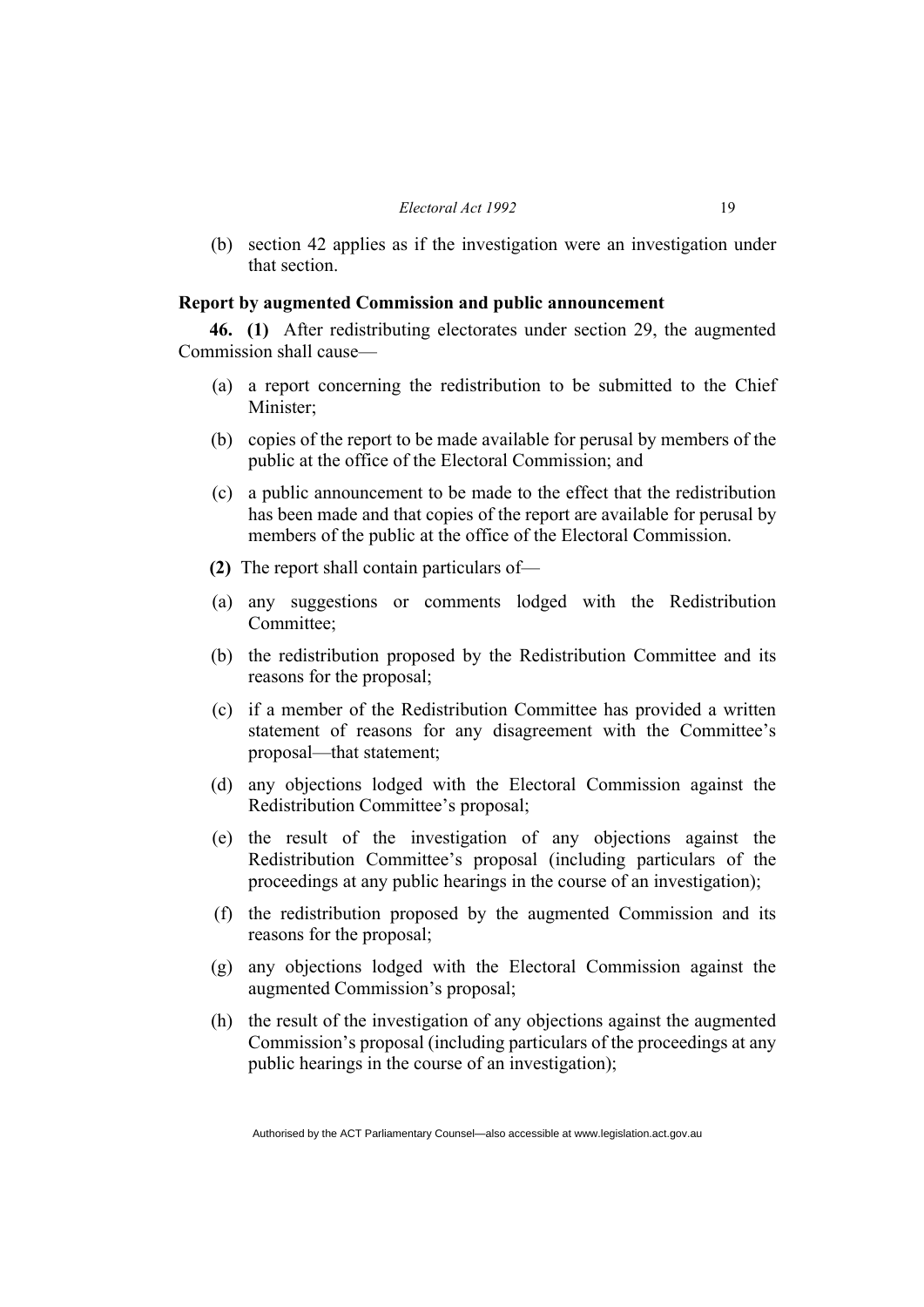- (i) the redistribution made by the augmented Commission and its reasons for the redistribution; and
- (j) if a member of the augmented Commission has provided a written statement of reasons for any disagreement with the augmented Commission's proposal—that statement.

## **Report to Legislative Assembly**

**47.** The Chief Minister shall cause a copy of the augmented Commission's report to be presented to the Legislative Assembly on the first sitting day after the day on which the Chief Minister receives the report from the augmented Commission.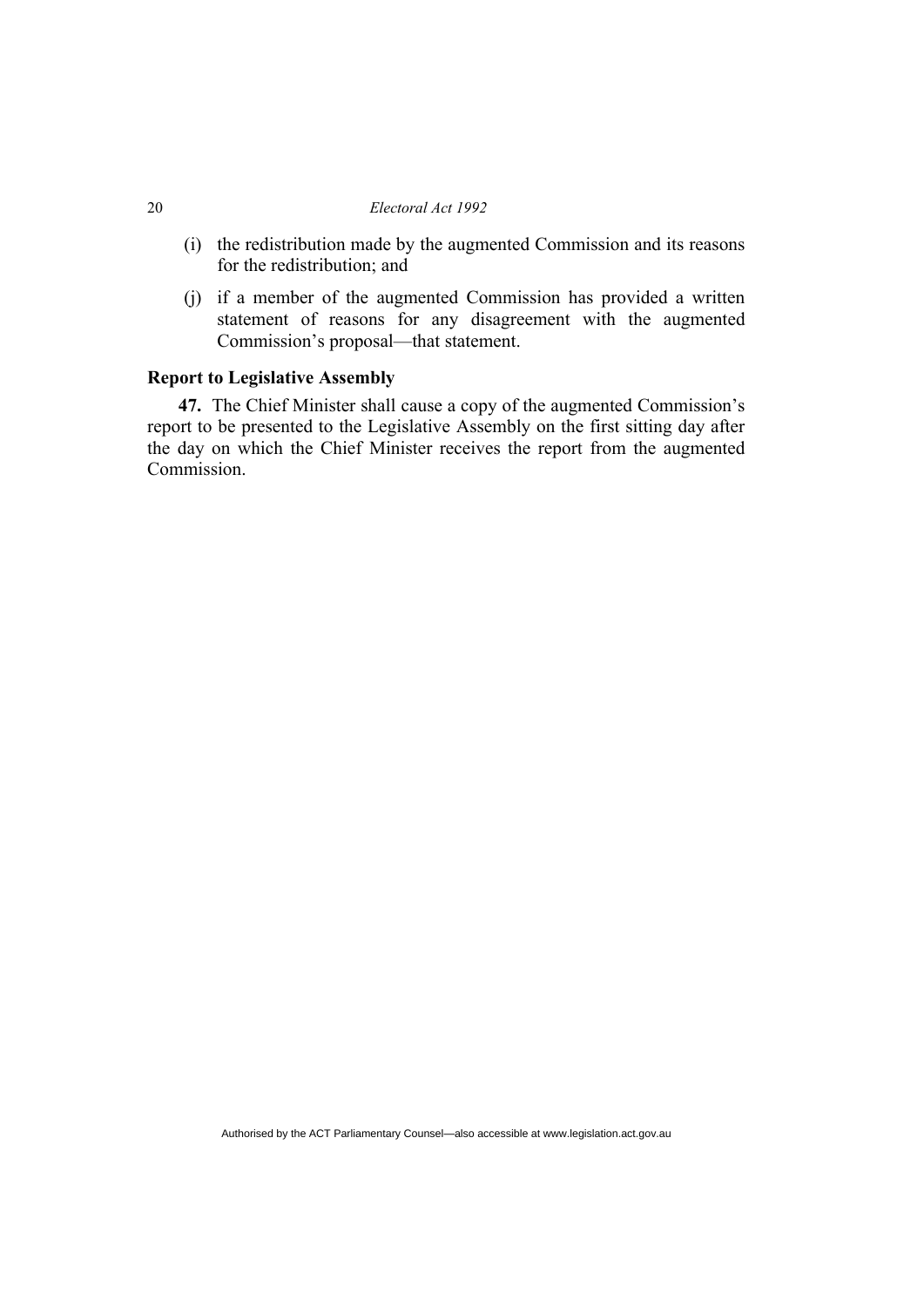#### **PART V—MISCELLANEOUS**

#### **Head of Administration to provide assistance etc.**

**48.** The Head of Administration shall comply with any request by the Electoral Commission, the Electoral Commissioner or an augmented Commission for information or assistance reasonably required for the purposes of this Act.

## **Decisions under Part IV final**

**49. (1)** A decision of an augmented Commission or a Redistribution Committee made, or purporting to be made, under Part IV—

- (a) is final and conclusive;
- (b) shall not be challenged, appealed against, reviewed, quashed, set aside or called into question in any court or tribunal on any ground; and
- (c) is not subject to any proceedings for a writ of mandamus, prohibition or certiorari or for an injunction, declaration or other order in any court on any ground.

**(2)** A reference in subsection (1) to a decision shall be read as including a reference to a refusal or failure to make a decision.

#### **Validity not affected**

**50.** A failure to comply with the provisions of Part IV (except section 28, 29 or 30) is not to be taken to affect the validity of a decision of an augmented Commission or a Redistribution Committee.

#### **Improper influence**

**51.** A person shall not improperly influence a member of the Electoral Commission, an augmented Commission or a Redistribution Committee.

Penalty: \$20,000 or imprisonment for 2 years, or both.

## **Regulations**

**52.** The Executive may make regulations, not inconsistent with this Act, prescribing matters—

- (a) required or permitted by this Act to be prescribed; or
- (b) necessary or convenient to be prescribed for carrying out or giving effect to this Act.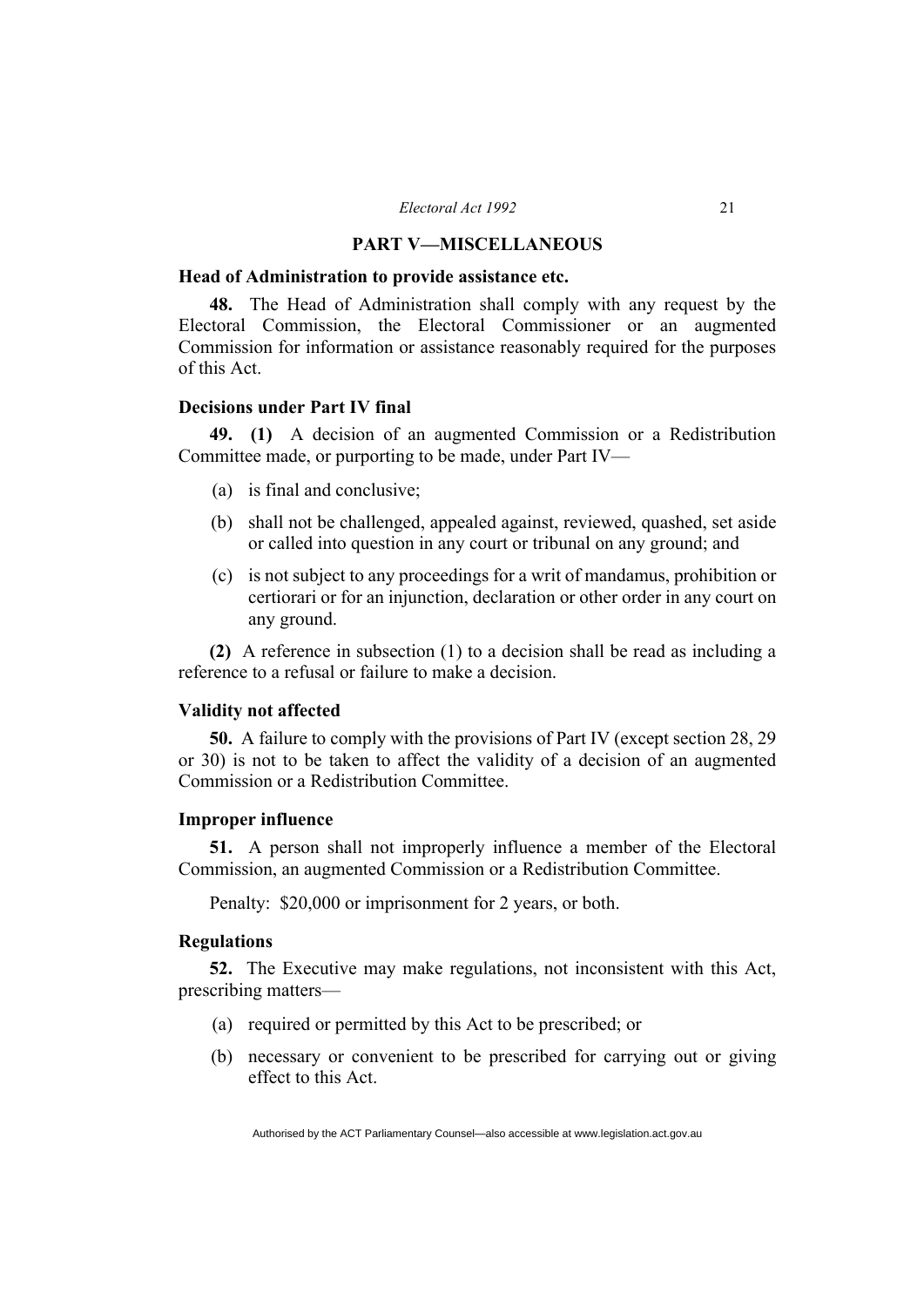**Amendment of** *Administrative Decisions (Judicial Review) Act 1989* **53.**<sup>2</sup> \* \* \* \* \* \*